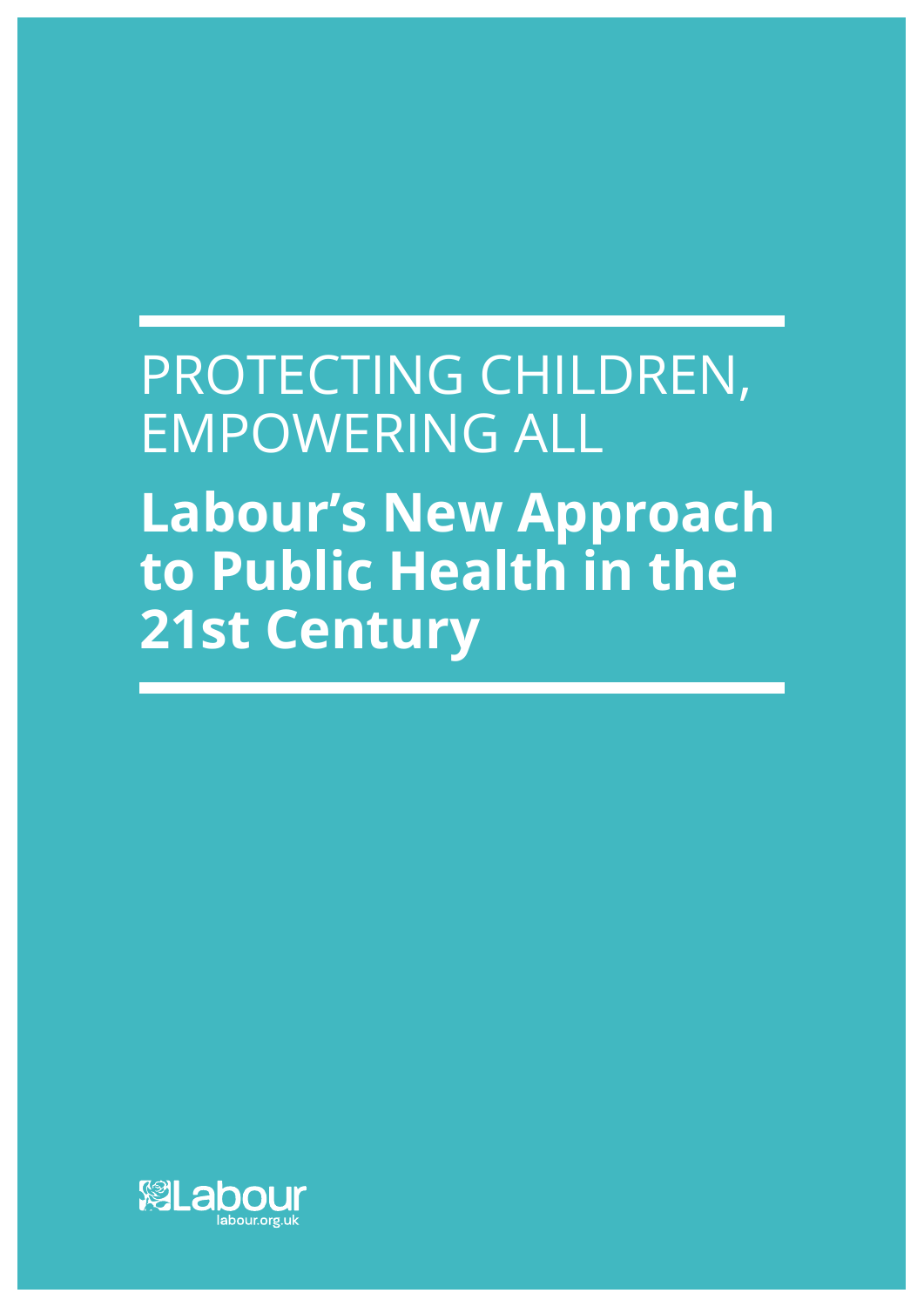# **Contents**

| A public health system that works for communities & families 29 |  |
|-----------------------------------------------------------------|--|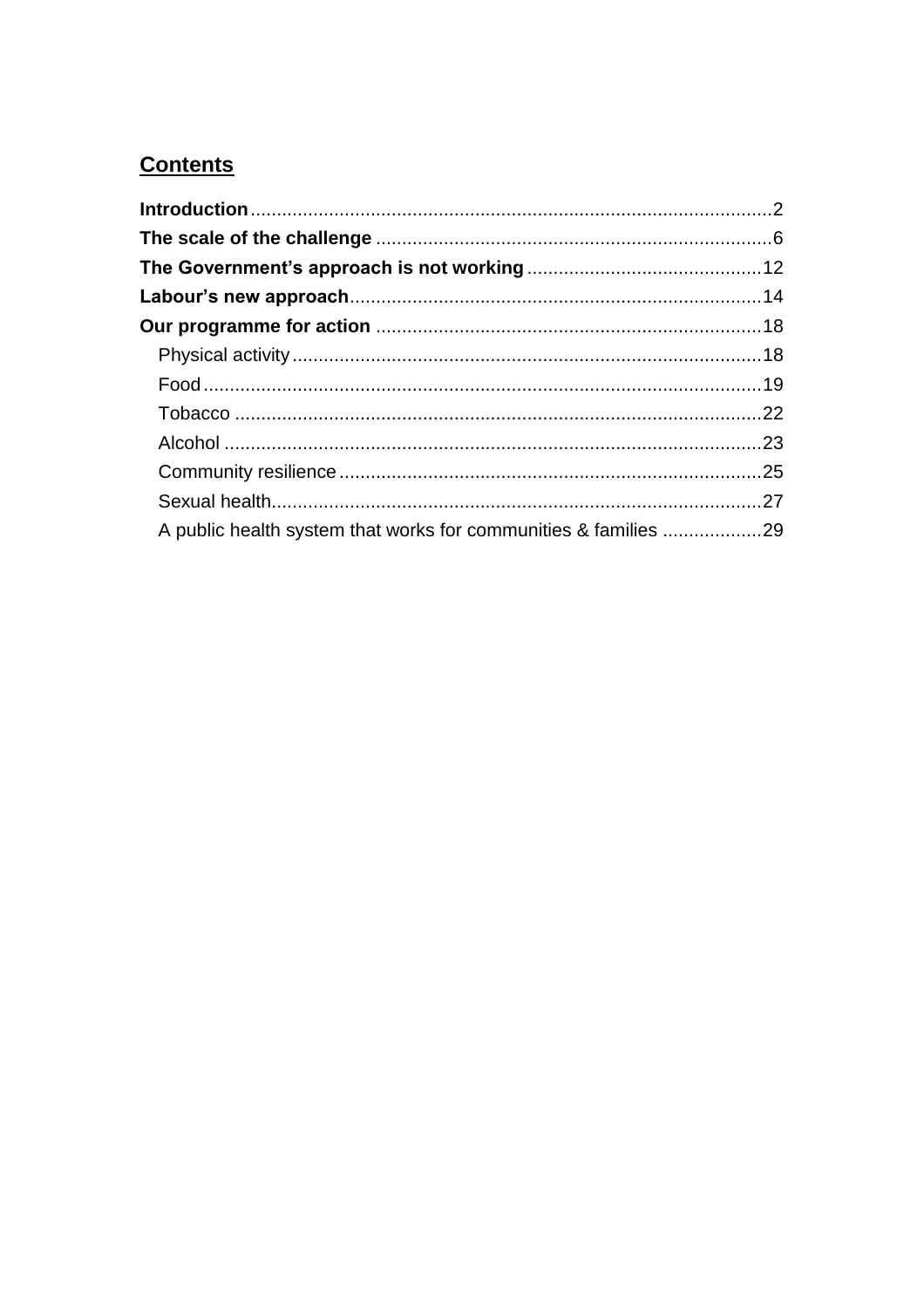# **Introduction**

<span id="page-2-0"></span>When the NHS was created in 1948, life expectancy in England was 66 years for men and 70 years for women.

Today it is 79 years for men and 83 years for women and set to keep on getting longer as this century progresses.

This is welcome but poses new challenges for our NHS and more importantly, for us all as individuals, parents and families.

If our bodies are to be on the road for longer, all children will need the healthiest possible start in life and the earliest possible intervention when needs arise.

And, as we grow older, we will all need to take better care of ourselves, if we are to get the most out of life in our later years. It is still not widely understood that lifestyle has an impact not only on the chances of developing diseases like cancer and heart disease, but also affects the chances of developing diseases like dementia too.

The truth is that individuals and communities will need to be helped to take more responsibility for their health. Because, if we don't make changes, the NHS simply won't be sustainable in a century of rising demand for healthcare.

So that's why the nature of the public health challenge has changed.

If the  $20<sup>th</sup>$  century challenge was all about adding years to life, then the  $21<sup>st</sup>$ must also be about adding life to years.

But here's the rub: the very nature of 21<sup>st</sup> century living works against it.

Changes to diet and lifestyle mean it is all too easy to lead a less healthy life than in times gone by, and we all risk taking on more sugar, fat and salt than is good for us and failing to move about enough to burn it off.

Our complex and fast-moving modern world is exposing children to ever-more sophisticated commercial pressures. We are all absorbing higher levels of stress and insecurity which can erode mental health and wellbeing and lead to poor diet and addiction.

For too many people this is the new reality of modern living in the 21<sup>st</sup> century. Helping people deal with it will require a new approach to public health.

If it was ever true that healthier nations can be built through Government action alone, then it's certainly not true now.

Instead, we need to build a different culture where we empower individuals to take on more responsibility for their own health and help communities look after each other.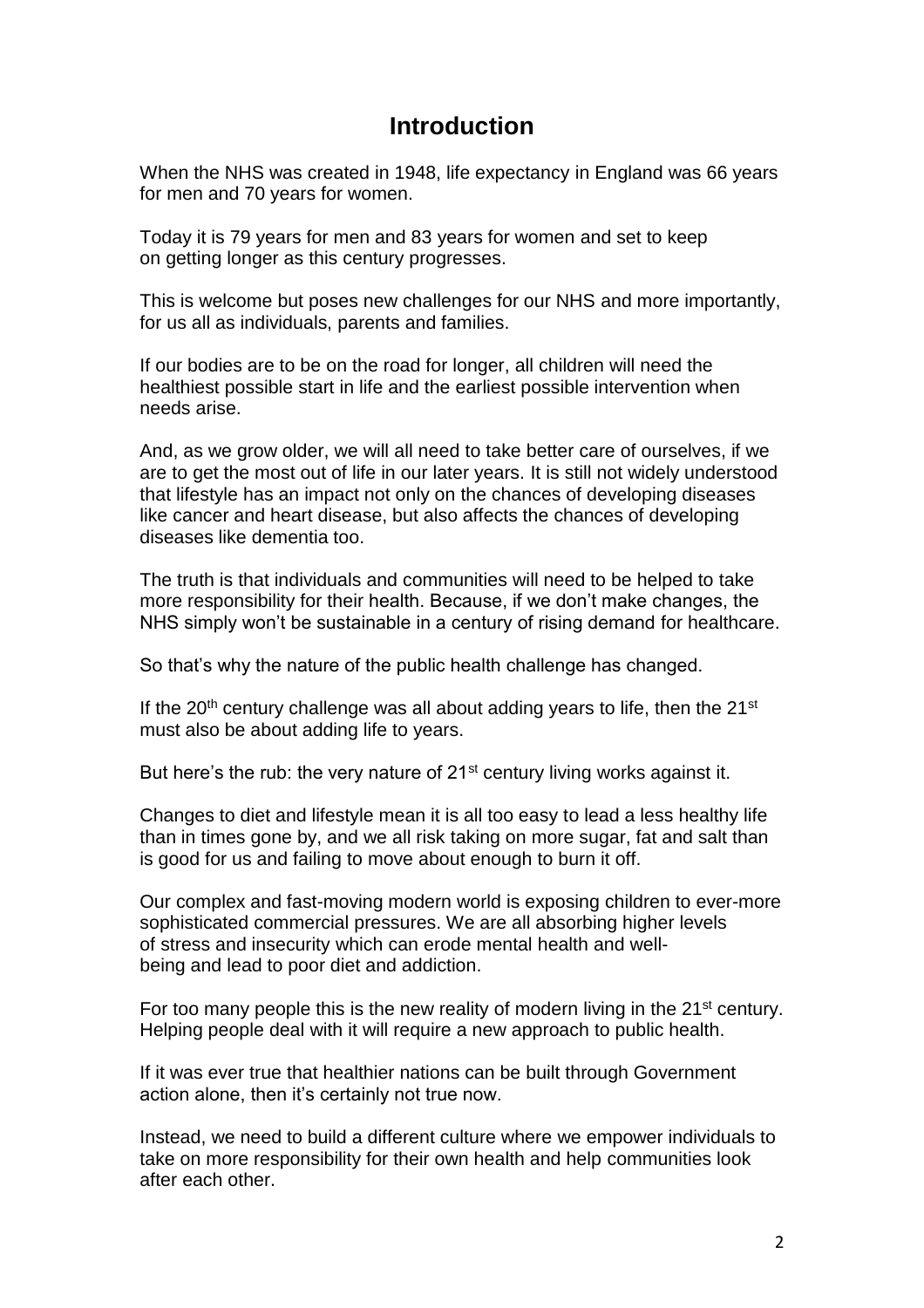This is one of the main conclusions of Labour's root-and-branch review of public health policy.

In Government, Labour took a number of bold steps to improve the nation's health. For example, teenage pregnancy rates fell by over a quarter and the proportion of non-smokers in the population increased significantly.

The ban on smoking in enclosed public places is an example of how big social change to improve health can be achieved with broad public support.

But, to avoid accusations of a 'nanny state' approach we need to set out clearly what we see as the proper limits to government action.

If policy makers fail to address the 'nanny-state' claim, it could in the end undermine public support for making progress on public health. A negative tone, perceived as telling people what to do, can turn people off.

On the other hand, there is a danger in over-reacting to the 'nanny-state' charge and failing to take the necessary action to protect people's health.

The current Government, fearful of it, and unable to stand up to vested interests, has relied too heavily on a voluntary approach with industry. It has not worked.

The 2010-2015 Parliament has seen a real loss of momentum on public health policy, with the Government failing to deliver promised measures, such as on tobacco packaging.

It has been left it to Labour, from the Opposition benches, to lead the public health debate with the move to ban smoking in cars with children and proxy purchasing of cigarettes.

The time has come to find a better response to concerns about the 'nanny state' and a new point of balance in the public health debate. We must be clearer about where the state has a particular duty to intervene and where it should instead focus on empowering people to make informed choices.

To help this, Labour proposes two new guiding principles for public health policy:

- **For children, we will take decisive action to give each child a healthier start in life.**
- **For adults, we will place a new emphasis on empowerment to make healthier choices.**

In this complex modern world, there is much more that we can, and should, be doing to protect children from the pressures and risks they face. Adults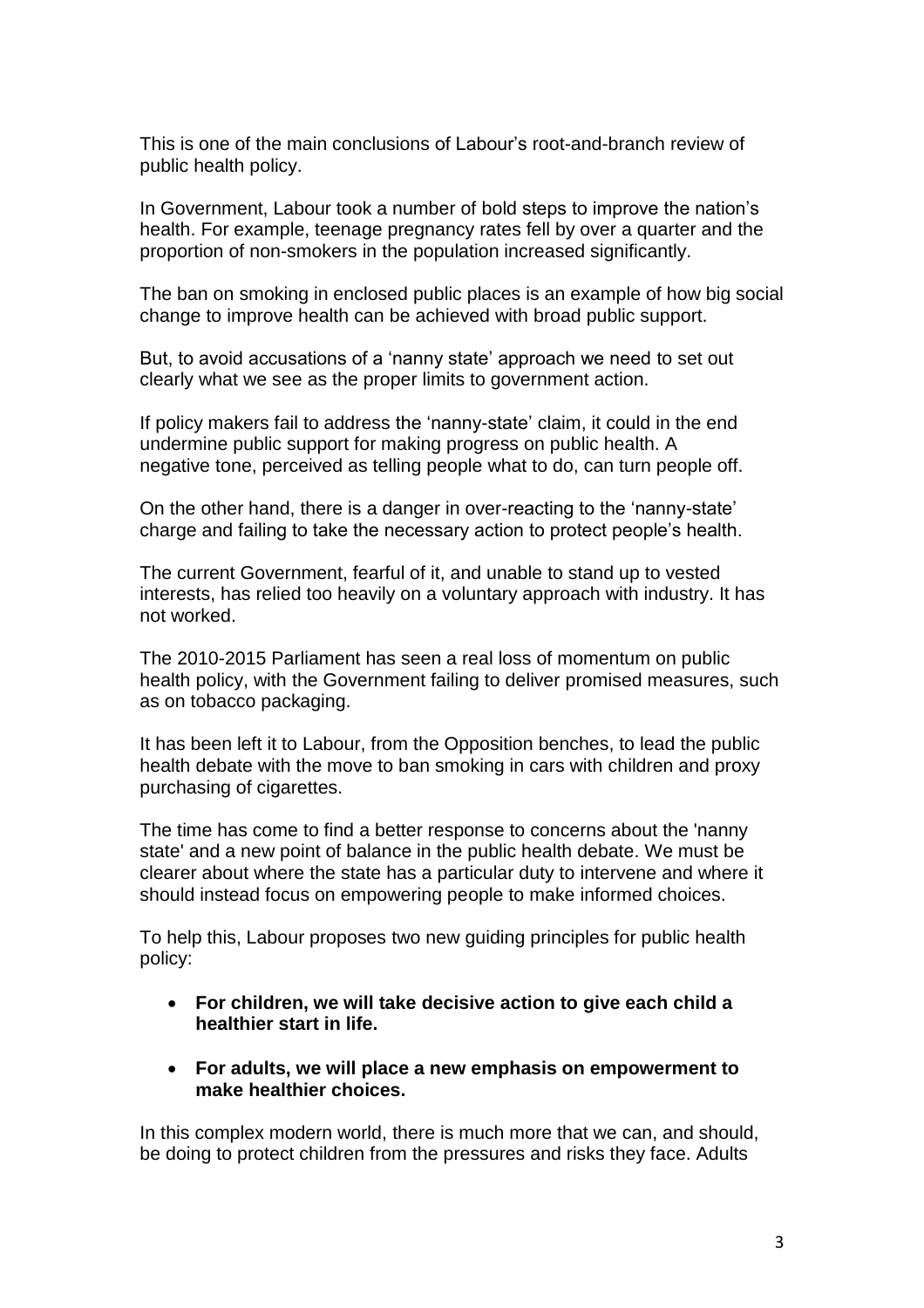must be free to make their own choices but there is more we can do to help people navigate the system and take more responsibility for their own health.

Labour's new approach to public health can be illustrated in food policy. We propose to regulate for a maximum level of fat, salt and sugar in food marketed substantially to children while to support the population as a whole, Labour will pursue improvements to food labelling to help people better understand what they are eating, including working at EU level to introduce mandatory traffic light labelling of packaged food.

While it is first and foremost the responsibility of parents to secure the health of their children, the justification for firmer Government action in respect of children comes from the fact that other people frequently make choices on their behalf: what they eat or drink; the environment in which they are placed; the structure of their day.

Because of that, government has a clear responsibility to minimise the harm that poor choices can do to a child's health. There is far more we can, and should, be doing to protect children from the harm caused by smoke, sugar, alcohol and inactivity – and give every child a better start in life - and we will not be deflected from doing it.

But, beyond that, we will develop a different approach to promoting the health of the rest of the population. We will empower people with better information and support to make their own choices, rather than the finger-wagging 'don't do this, don't do that' approach that can make people switch off.

Emblematic of this new thinking about an empowering approach to heath is our plan to place the promotion of physical activity at the centre of public health policy. Building a more active nation will be our pre-eminent public health objective.

Physical activity offers the simplest, and cheapest, route to good health. It is a positive call to action and, for many, the easiest lifestyle change to make.

But it also has the virtue of being a catalytic change, prompting positive changes in diet and on levels of smoking and drinking.

Rather than set a Government target, we will instead develop a new national ambition on physical activity. We will encourage companies, councils, charities and others to sign up too and join a new national campaign to build a more active nation.

Asking individuals and communities to do more to promote health is a recognition that, going forward, action on public health is essential not only to improve health and wellbeing but to ensure the NHS remains sustainable for the long term.

We need to help people look after each other. The plan we set out here for all young people, by the time they have left school, to have had access to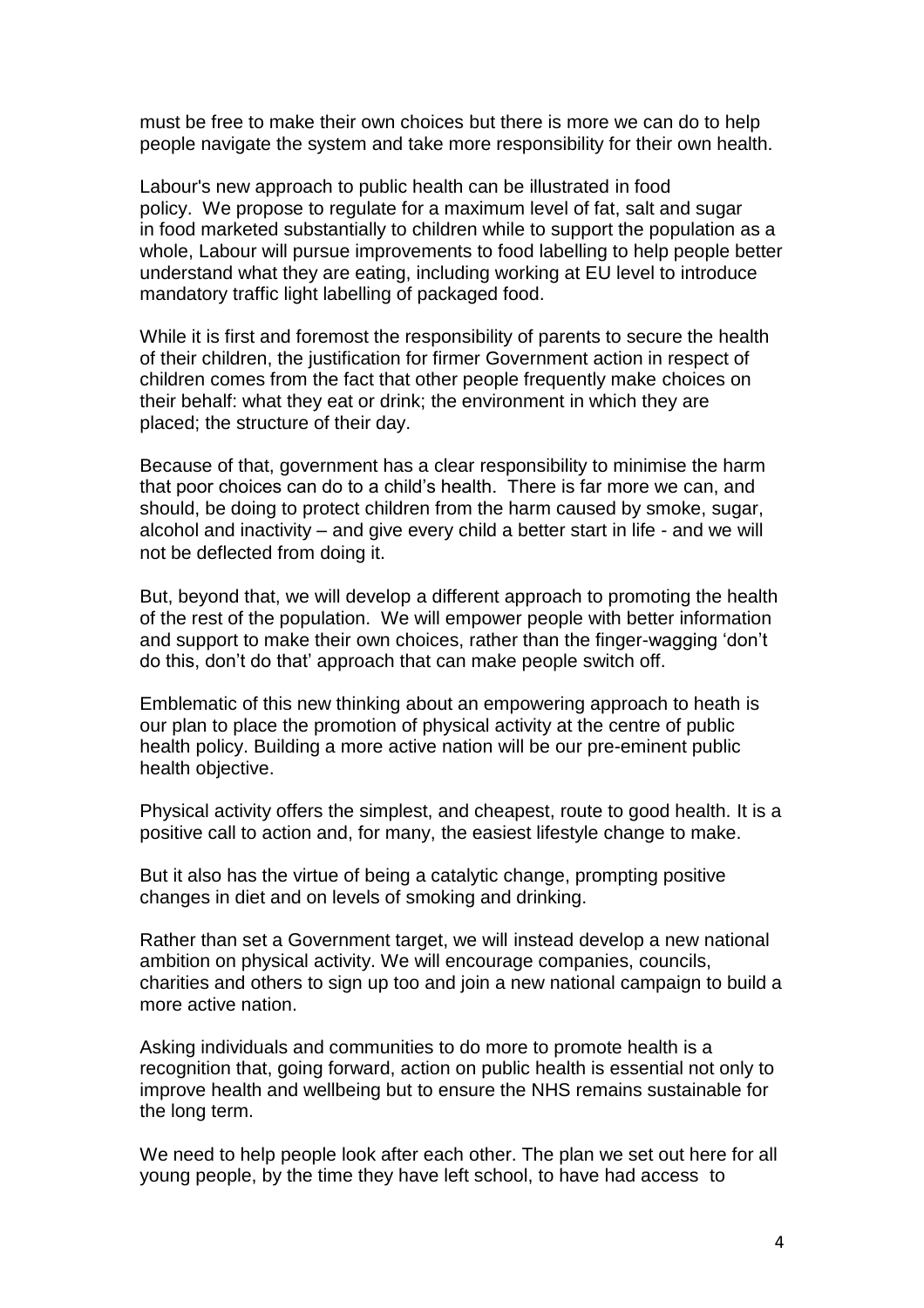emergency first aid training along with a new plan to locate defibrillators in major public places is just one example of how we will build that community resilience.

Though Labour's new approach to public health reflects changing times, our historic mission remains the same: to break the link between health and wealth and tackle health inequalities, so that no-one's health is disadvantaged by where they live or what they earn. To be successful, our new approach will need to be supported by the 'health in all policies' approach, as advocated by Professor Sir Michael Marmot.

Labour believes that the NHS needs to break out of its 20<sup>th</sup> Century medical model and embrace a new whole-person, social model of support that starts with prevention. By asking Health & Well-being Boards to lead local commissioning for the increasing number of people with complex and multiple needs, and by bringing together services to work around the individual, we will finally be able to link health policy at a local level with all of the other local policies that have a bearing on health – most notably, housing, planning, education, employment, skills and leisure – and, in so doing, build more resilient individuals and communities.

Bringing together services, in this way, will also help create the right conditions and incentives for services to intervene earlier to stop problems before they arise or become worse.

21<sup>st</sup> Century living, and the scale of the challenges ahead of us, demand new thinking, new ambitions and new leadership on public health. Labour has traditionally led the way on public health policy and is ready to do so again.

dy Kunhan

**RT HON ANDY BURNHAM LUCIANA BERGER**

Olviara F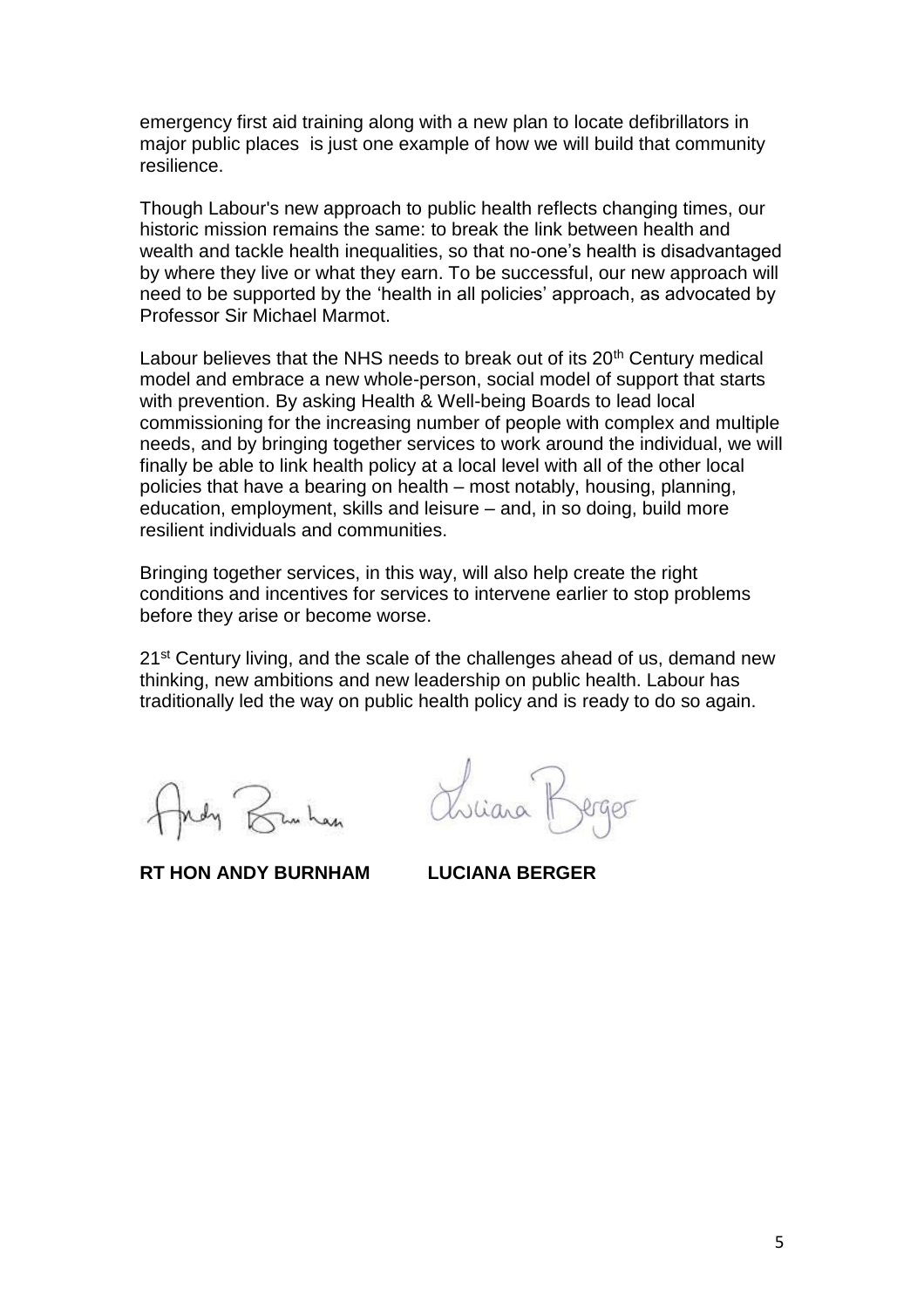# **The scale of the challenge**

<span id="page-6-0"></span>When the NHS was established, many of the biggest health problems in the UK were curable illnesses like infectious diseases and accidental injuries. Over half a century later the picture is very different.

Overall, health is improving and our life expectancy has increased. We have controlled or conquered many of the infectious diseases such as polio which blighted previous generations. Many thousands more people are now living into their 80s and 90s, and beyond, as life expectancy has improved.

Obesity, tobacco and alcohol are contributing to the development of long term conditions such as diabetes that require lifelong treatment. Opportunities to be regularly physically active are declining in our daily lives, some of us are regularly eating and drinking more than is healthy, and the growing stresses and insecurity of modern life are adding additional pressures to our mental health.

This new reality requires new thinking on public health.

We have added more years to life, now we also have to add more life to those years. The ageing society should be a cause for celebration not a cause of fear.

Changing this means embracing new ways of tackling entrenched challenges. Right now, the 21<sup>st</sup> century is asking questions of our  $20<sup>th</sup>$  century health and care system that it is increasingly unable to answer.

To plan our future health services and ensure the best use of our resources, we must understand the true picture of the public's health.

#### **Diet**

Our lives have changed significantly over the years. The quality and range of food available has improved, but so too has the formulation of much of the food and drink that children consume.

Nearly two-thirds of adults and a third of children in England are classed as being overweight or obese. More people, children as well, are getting Type Two diabetes and other obesity-related conditions. It is predicted this will affect the life expectancy of millions and will also hit the NHS.

Obesity related illness such as heart attacks, strokes and diabetes are already costing our NHS over £5 billion a year and this is expected to rise to more than £8 billion by 2025. The cost to wider society is of course much higher and is estimated to reach £37 billion by 2025.

The nation's diet today is very different to our diet when the NHS was created. Modern food manufacturing and marketing techniques make it harder for parents to make healthy choices for their children. The rise of food processing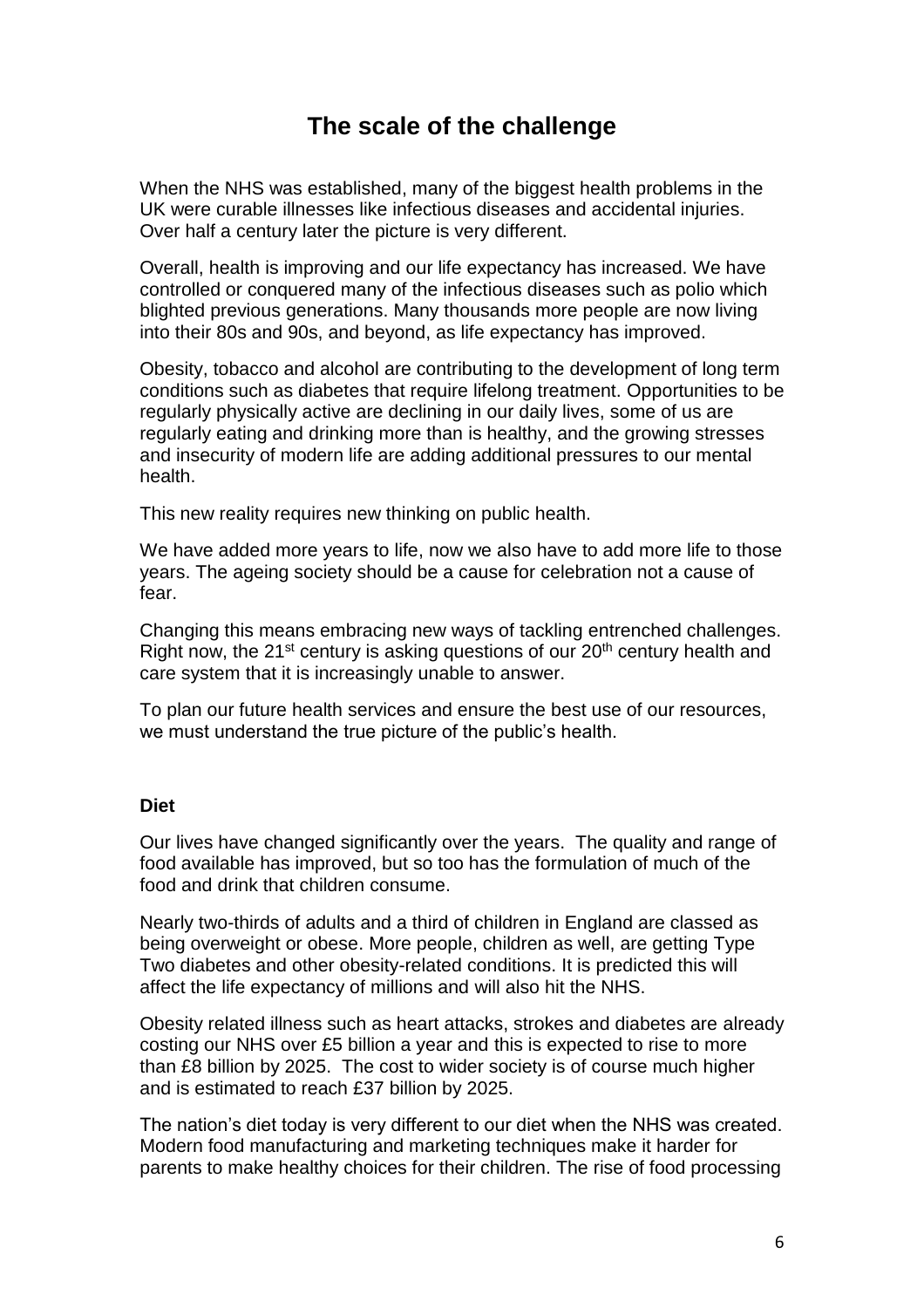has meant that, unwittingly, we are eating more fat, salt and sugar than we realise.

For example, parents used to be able to monitor the amount of sugar their children were adding to cereal from a bowl on the breakfast table; now, large amounts are often added at the point of manufacture, before it reaches our bowls. A *Which?* report in early 2012 found that sugar levels in 32 out of the 50 breakfast cereals they examined were extremely high and they were particularly concerned about the sugar levels in cereals that were marketed to children. It is notable that in some cases there is a marked variation in the amount of sugar in the same cereals as marketed in different countries.

In the UK, it is recommended that no more that 10% of our food energy should come from sugar. The World Health Organization suggests that we should in fact be aiming to go much further and get the level of sugar in our diet down to 5%. But currently, in children aged 4 to 10 years, it is 15% and in those aged 11 to 18 years it is 15%. Teenagers' intakes are the highest of all groups – they consume 50% more sugar on average than is currently recommended.

The UK is the biggest market for salty snacks in Europe and the demand is mostly amongst the young. The National Diet and Nutrition Survey found that our salt intake was higher than [the recommended levels](http://www.nhs.uk/livewell/goodfood/pages/salt.aspx) for all groups of children and adults. Our average intake of saturated fat exceeds the 11% recommendation in all age groups.

Yet change towards a healthier diet and all of us living more active lives is painfully slow. The voluntary approach with industry – through the Government's Responsibility Deal – has failed to deliver the goods.

#### **Physical inactivity**

Just a few generations ago, physical activity was an integral part of daily life. Modern life makes it much harder to be physically active and many of our children and young people are not getting sufficient activity to learn good lifelong habits and stay strong, fit, healthy and happy. Advances in technology, community safety concerns and limited access to green spaces are just a few of the reasons why.

Getting people walking and cycling from a young age is crucial to building lifelong well-being and resilience, improving the environment and cutting transport congestion. Yet only around half of children are walking or cycling to school. In England only 2% of primary school children cycle to school compared with almost 50% in the Netherlands.

It is becoming clear that sedentary behaviour (sitting or lying down for long periods while doing things such as working at a computer or watching TV) can cause health problems.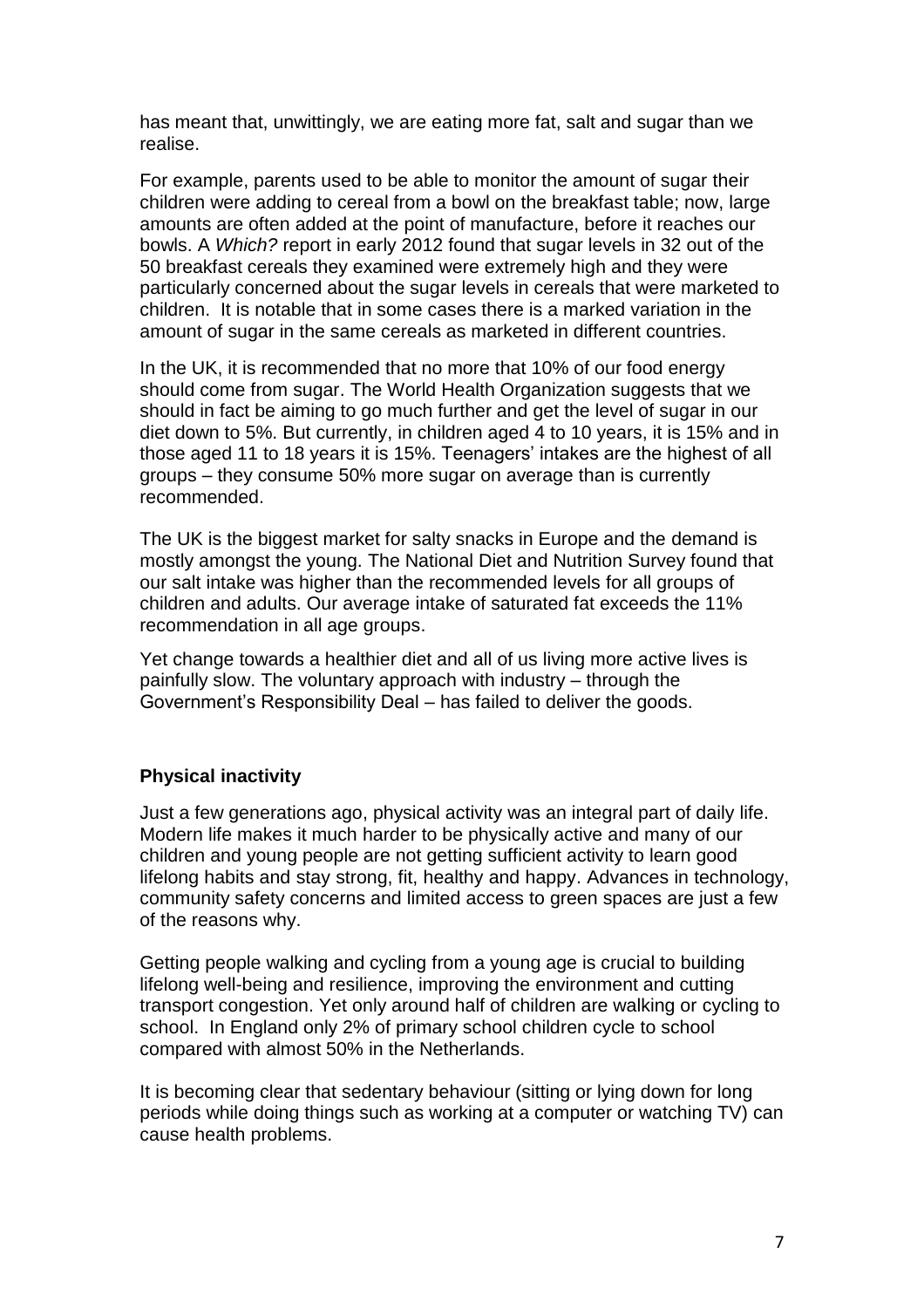Insufficient levels of physical activity are estimated to cost over £7.5 billion nationally, £1.06 billion in the NHS, £5.5 billion in lost productivity and £1 billion in premature mortality in the working age population in England.

Labour had a strong record in promoting physical activity – and particularly promoting sport for children and young people. In 2003/4, just 44 per cent of children undertook at least two hours of PE in school, but by the end of our time in government this had been raised to 84 per cent. This Government has scrapped School Sports Partnerships, axed Labour's school sport targets and a recent Youth Sport Trust survey found an alarming drop in the amount of PE offered to children in England.

The Tory-led Government abandoned the legacy on physical activity that Labour left, failed to show leadership on active travel, and missed the opportunity to build on the once-in-a-lifetime Olympic moment after the 2012 games in London. At the same time as the country was engaging more with sport, the Government was dropping the free swimming programme, axing Cycling England and stopping the school travel survey.

#### **Smoking and tobacco**

Smoking is the largest cause of preventable illness and death. There are about 10 million adults who smoke in Britain, around 20% of the population. Every year smoking causes around 100,000 deaths and it is also a major driver of health inequalities – smoking rates are markedly higher among lowincome groups.

Yet there are still more than 200,000 children under the age of 16 who take up smoking every year, according to Cancer Research UK. That means around 600 children are lighting up for the first time every day.

Under the previous Labour Government, the proportion of adult smokers fell from 28% to 20% between 1998 and 2010, due to a series of national initiatives, including the ban on smoking in enclosed public places and the raising of the legal age for buying tobacco from 16 to 18. Other significant steps forward included expanding NHS Stop Smoking Services, supporting hundreds of thousands of smokers to quit.

Yet the Tory-led Government has failed to build on this work. In the face of prevarication from the Government, it was left to Labour, from the Opposition benches, to push forward the legislation to enable the introduction of standardised packaging of cigarettes and a ban on smoking in cars with children.

But that was over two years ago and the regulations on standardised packaging have not yet appeared, despite parliament voting overwhelmingly in favour of it and numerous evidence reviews showing that standardised packaging prevents young people and children from taking up smoking. The failure of ministers to act is not because of a lack of time or a lack of evidence. It is because of a lack of political resolve to stand up to big tobacco firms and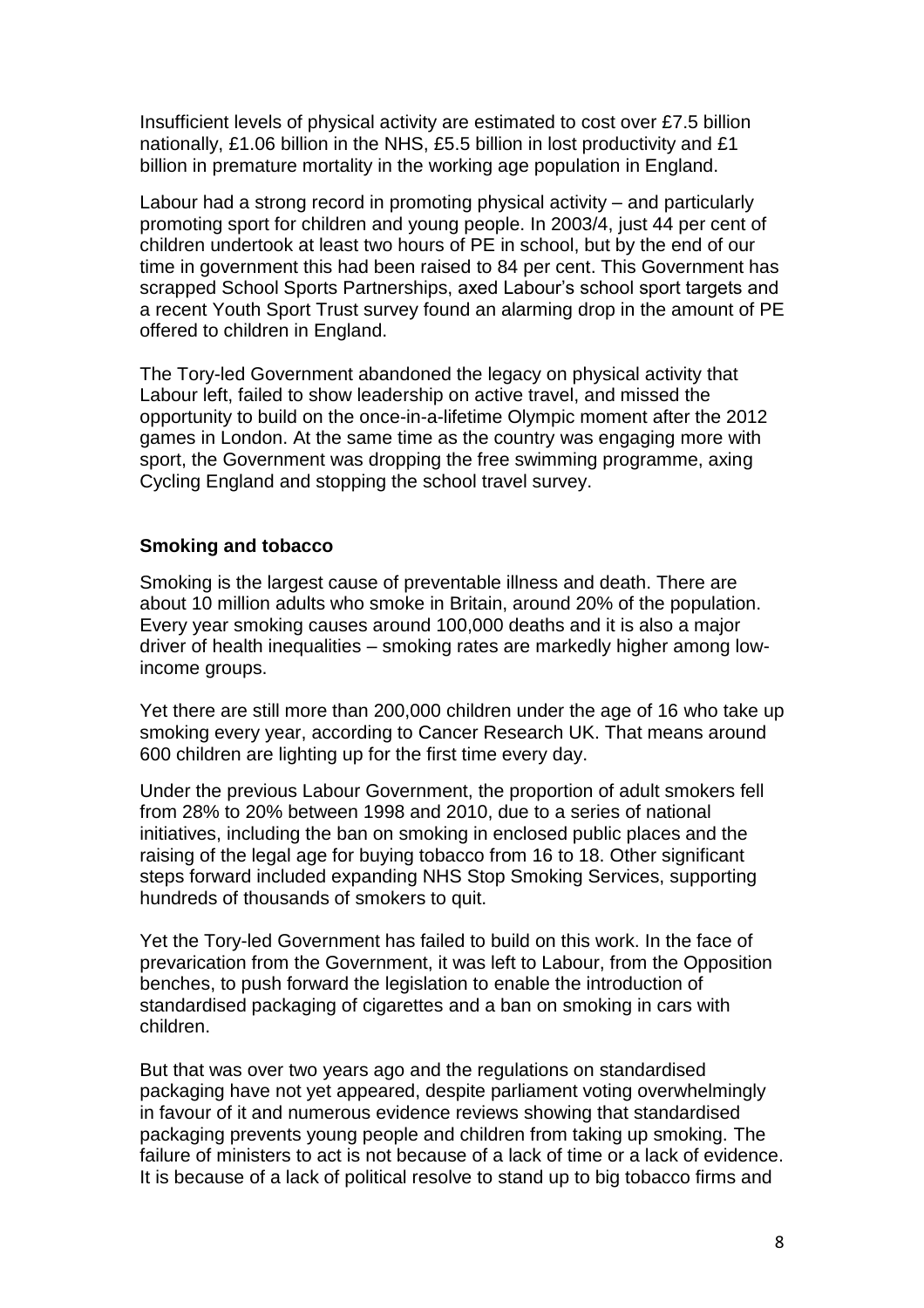their lobbyists. The fact is that the Government has come under intense lobbying from the big tobacco companies and vested interests, attempting to persuade ministers to sit on their hands.

#### **Mental health**

One in four of us will have a mental health condition at some point in our lives and one in twelve of us will experience depression.

The insecurity of modern life – precarious employment, people working and living away from their families and the pressures of social networking and the 24-hour society – can erode our sense of mental wellbeing.

For the first time, stress is the most common cause of long-term sickness absence for both manual and non-manual workers.

The number of prescriptions for anti-depressant drugs has increased by around 93% over the last decade from over 27 million in 2003 to over 53 million in 2013.

Undiagnosed or untreated mental illness can have a devastating impact on individuals and their families. It has real consequences for our society and our economy. The annual cost in England is estimated at £105 billion.

Yet, the Government is failing to fulfil their promise of delivering parity of esteem between physical and mental health. Pressures on mental health services are increasing to intolerable levels, with vulnerable people forced to travel hundreds of miles for a bed and in some cases they are not receiving the treatment they need at all.

#### **Sexual health**

The rates of some sexually transmitted infections are steadily increasing. Since 2010 we have seen upward trends in syphilis, gonorrhoea and genital herpes. In 2012 there were nearly half a million new cases of sexually transmitted diseases, with chlamydia infection making up nearly half of those cases.

Rates of infectious syphilis are at their highest since the 1950s and in England in 2011, one person was diagnosed with HIV every 90 minutes. Last year a Public Health England report found the number of people living with HIV in the UK has exceeded 100,000 for the first time.

Despite these increases, sexual health services have been fragmented as a result of the reforms to the NHS, statutory SRE has not been included in the National Curriculum, and youth services - a crucial part of reaching young people most at risk outside school and college - have been drastically cut.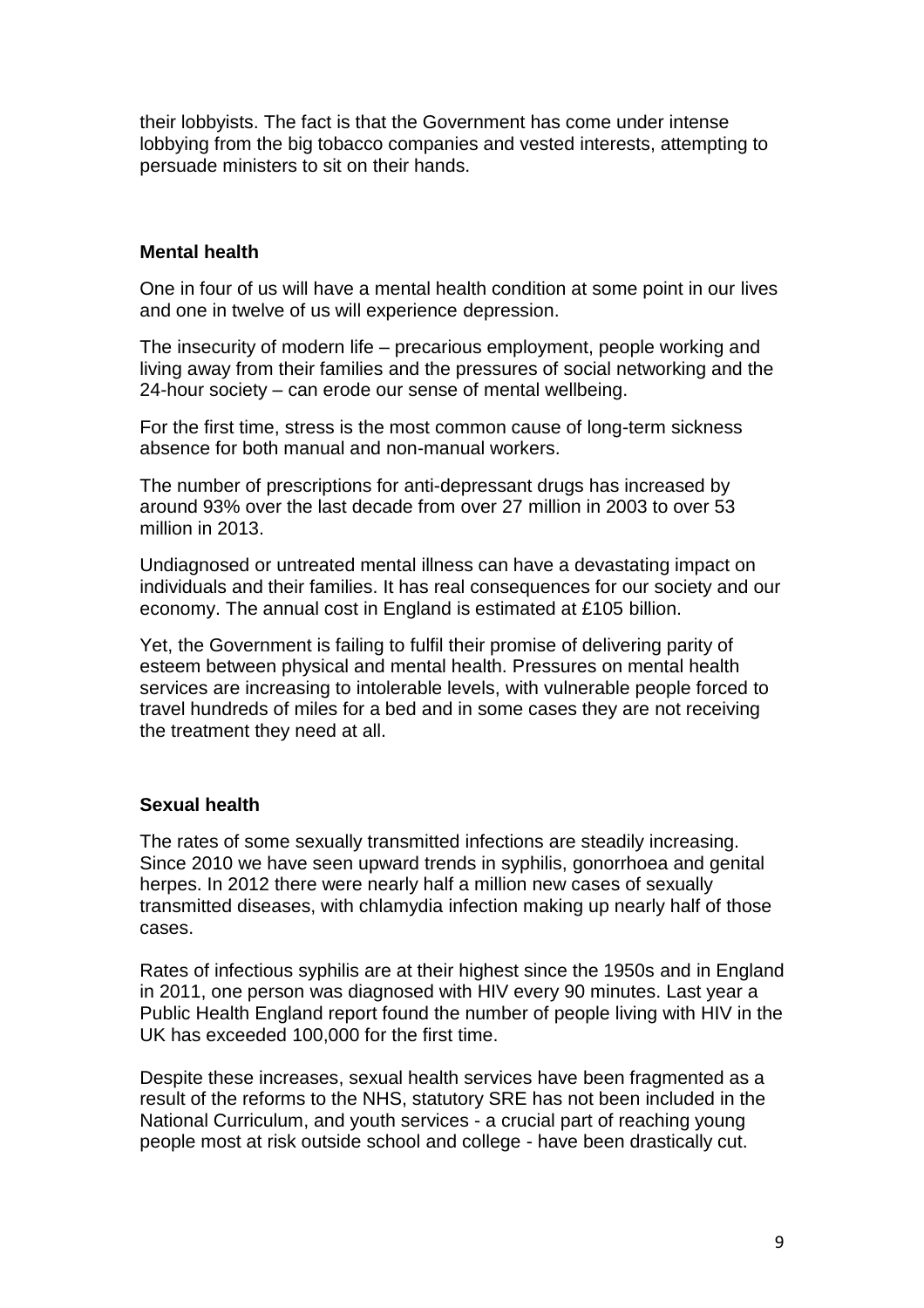The progress that was made under the previous Labour Government in reducing teenage pregnancies is at risk of being undermined. It has been estimated that if the current squeeze on services continues and strategic work continues to be dismantled, the additional cost to the NHS plus wider public sector costs could total between £8.3 billion and £10 billion.

#### **Alcohol**

The UK rate of alcohol dependency amongst men and women is higher than all Western European countries other than Norway.

Excessive drinking is associated with a wide range of chronic diseases including liver disease, cardiovascular disease and cancer, as well as with crime and disorder.

In 2012, there were 8,367 alcohol related deaths in the UK. Deaths from liver disease have reached record levels – a 20% rise in a decade. In people under 30, liver disease death rates have increased by 112% over the last ten years.

Other evidence highlights the damaging effects of alcohol including the number of A&E attendances and the levels of domestic violence and disorder on our streets.

The rise is excessive drinking has been fuelled by the increasing availability of low-cost, high-strength alcohol. Cheap, high-strength alcohol is now a permanent feature on the supermarket shelves including an endless wave of special offers and promotions, and such marketing has been shown to be particularly attractive to harmful and dependent drinkers, binge drinkers and young drinkers.

Our society's relationship with alcohol also impacts on our children. It is estimated that 2.6 million children in the UK are living with parents who are drinking hazardously.

In 2012/13 6,500 under 18s were hospitalised because of alcohol, including 283 under 11s. Indeed almost half of school students say that they have drunk alcohol at least once.

#### **Tackling health inequalities**

Improving public health will be an essential part of ensuring the NHS remains sustainable for the next generation. And it is the best way to avoid a frightening vision of a future where the Chief Medical Officer's warning that today's children may live for fewer years than previous generations is realised. Indeed, there is already emerging evidence that life expectancy amongst the elderly is falling in some parts of the country.

Despite a 27 per cent reduction in the infant mortality rate under the previous Government, the UK is still behind its European neighbours in preventing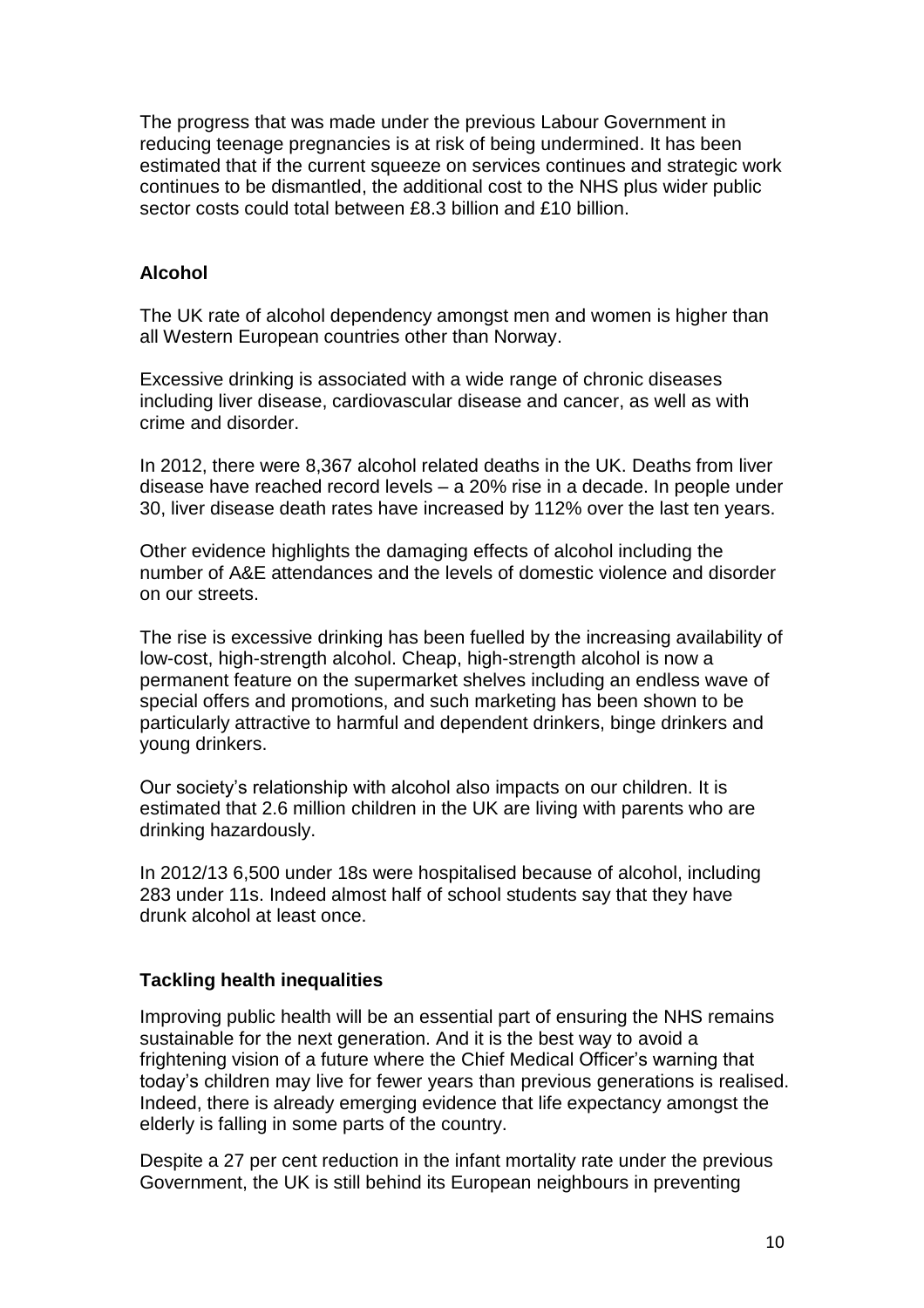deaths among children, with the causes affecting the more disadvantaged communities in our society.

The substantial gap between the health of the worst-off and the most prosperous in our society continues to be persist. The stark truth is that people living in the poorest neighborhoods will on average die 7 years earlier than people living in the richest neighborhoods. Where you live in modern Britain, what you earn and how long you stay in education, may still impact on your health.

Left unchecked, these public health challenges will not only ruin the lives of individuals, they will also impose substantial costs on the health service and our wider economy.

Our NHS will face a large funding gap by 2020 unless action is taken. Demand will rise faster if we as a society do not do all we can to prevent avoidable illnesses. The long-term capacity of the NHS to treat everyone who needs it will be at risk without a strong focus on wellness and prevention as well as cure.

#### **Progress on tobacco and teenage pregnancy between 1997 and 2010**

#### Tobacco

The proportion of adult non-smokers in the population rose from 72 per cent to 80 per cent between 1998 and 2010. This was due to a series of national initiatives implemented by the Labour Government, of which the most striking was the restriction on environmental tobacco smoke in public places. Other significant steps forward were tough legislation on vending machines and tobacco advertising at point of sale. The creation of several Regional Tobacco Control Offices and the extensive network of NHS Stop Smoking Services were further examples of Labour's commitment to saving a hundred thousand lives currently being lost to tobacco every year.

#### Teenage pregnancy and sexual health

The rate of teenage pregnancy fell by 27 per cent during the Labour Government and the downward trend achieved by better sexual health services for young people and dedicated funding for long-acting contraceptives has continued. The introduction of HPV immunisation for teenagers under Labour is a good example of a successfully developed and implemented public health programme.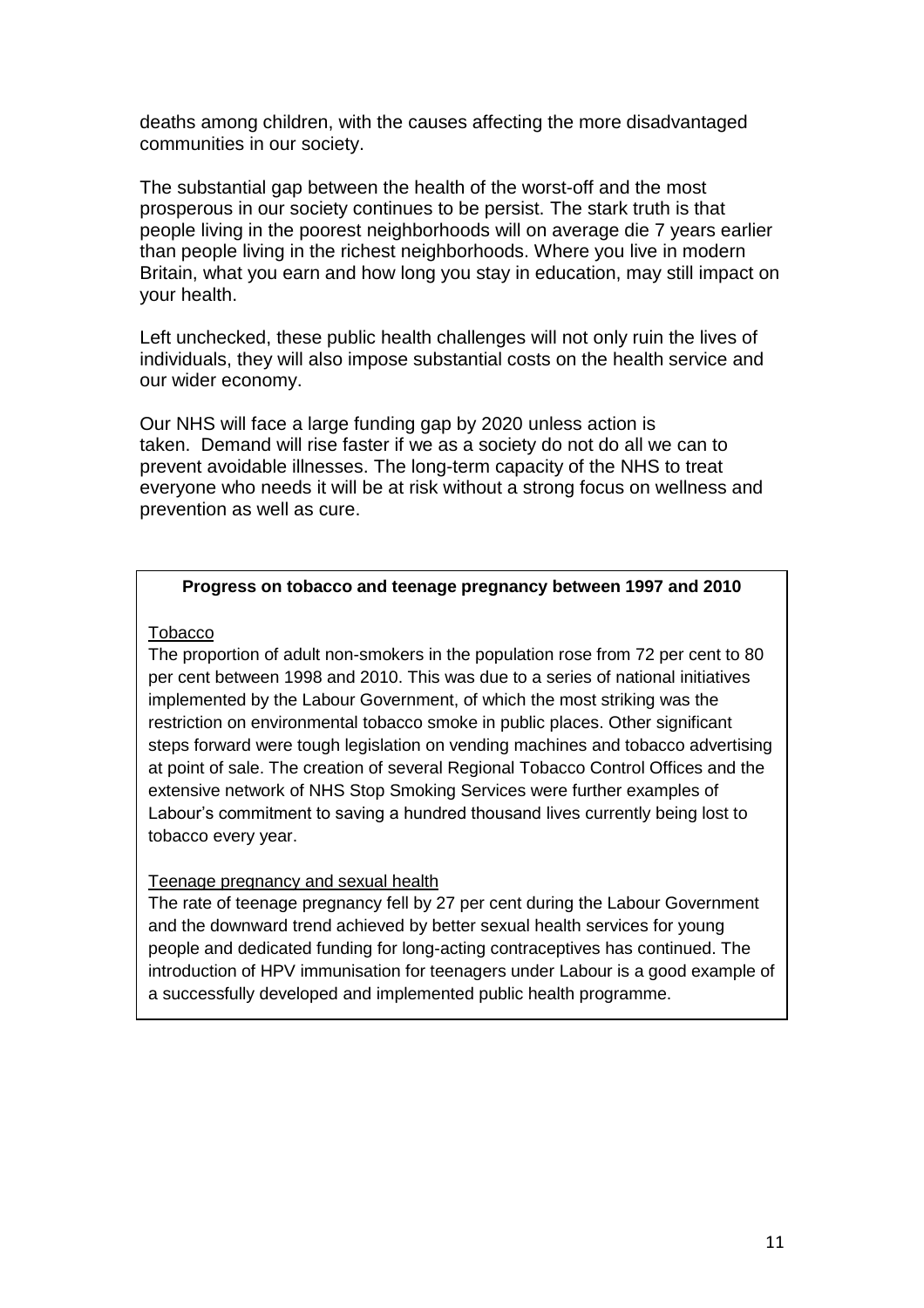# **The Government's approach is not working**

<span id="page-12-0"></span>The sheer scale of the public health challenge we are facing demands strong leadership and bold ambition. The Government has failed to show either and has lost its way on public health.

When the Coalition Government came to power in 2010, the health of the nation had showed significant improvement. Infant mortality was at an all-time low, cancer mortality had fallen and teenage pregnancy had dropped by nearly a quarter.

But the Government has failed to build on this legacy. Their decision to abolish the Cabinet Sub-Committee on Public Health after only two years is indicative of the failure of ministers to make public health a priority across all government departments.

Much of the progress in public health made under the previous Labour Government has stalled, if not started to reverse.

The defining approach to public health from this Government is a heavy reliance on voluntary action with industry.

The decision to rely largely on the 'Responsibility Deal', a programme encouraging business to take action voluntarily to improve public health, has raised the concern that the Government has become too close to commercial interests to take the bold action on public health that is required. The scale of the challenge we are facing is too great to rely solely on a non-binding and piecemeal deal with a select group of companies.

Some of the major supermarket chains, big drinks producers and high street food outlets have signed up, but other organisations have walked away from the scheme, including Cancer Research UK and the Faculty of Public Health.

Many initiatives such as cutting salt and removing harmful trans-fats were already under way before the voluntary scheme was launched, while newer ones such as the drive to increase vegetable and fruit consumption were too "vague" to be meaningful.

The monitoring and evaluation framework is not sufficiently robust or independent. The Government has set no timetable for reviewing progress and has failed to outline the action it will take if results are not achieved. In the latest annual report, nearly a third of the retailers and suppliers signed up to the Deal's various pledges failed to hit the targets they set themselves.

Industry is disappointed too.

While some of the companies signed up to the programme have made significant effort and progress, and the steps they have taken are recognised and very welcome, by itself this is not enough. And those companies who try to do the right thing are undermined by competitors who refuse to join.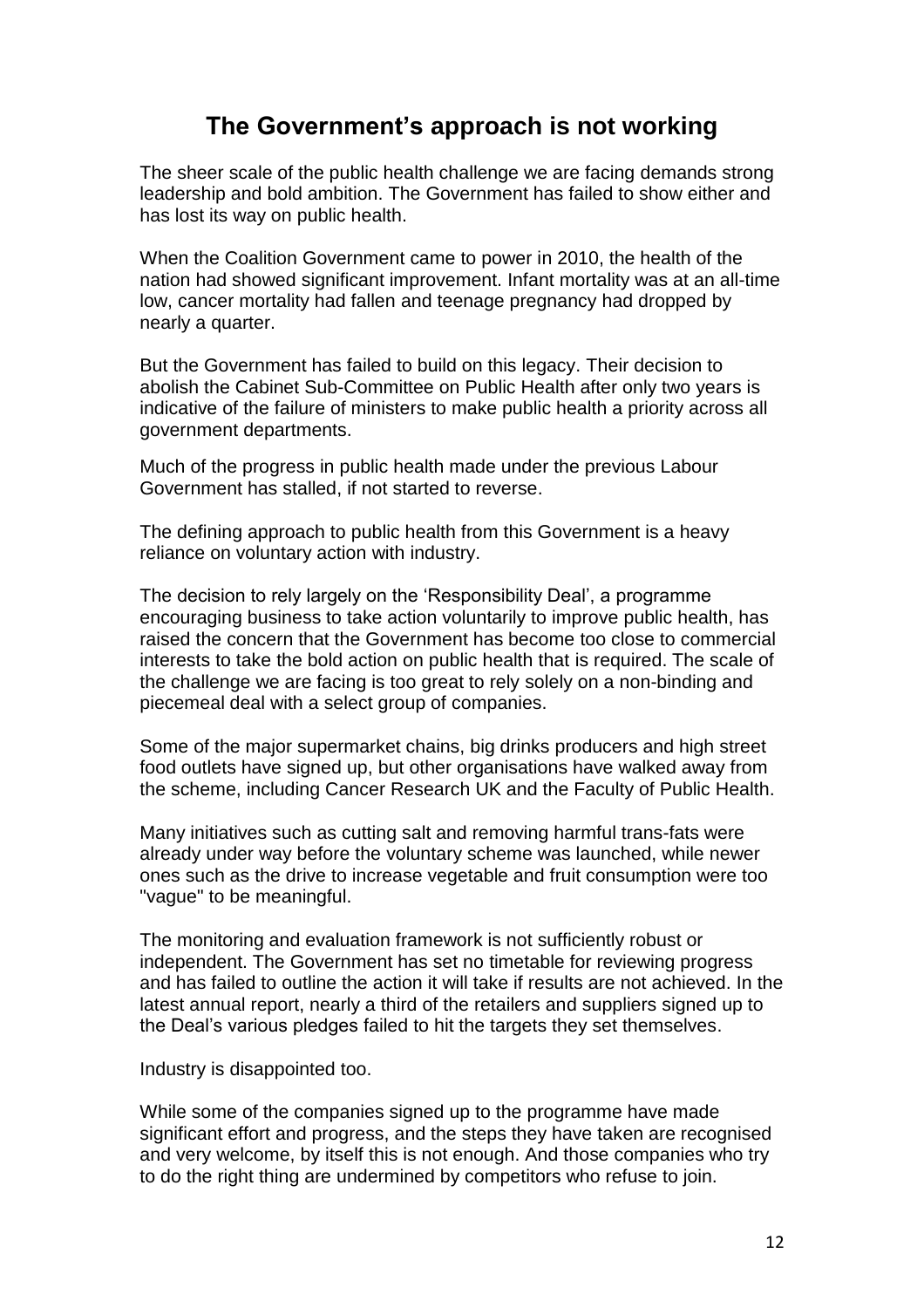This leaves those who want to make changes at a competitive disadvantage.

Some companies have taken commercial risks to bring forward change, whilst others have simply refused to sign up and have continued undisturbed. It is not surprising that many of those that had signed up, drop out. For change to work in a market context, all players need to be following the same rules. Key players in the sector are calling for transparency and clarity along with a level playing field.

Alongside the absence of strong leadership on public health policy, the Toryled Government has disrupted the public health system as part of the reorganisation they have imposed on the NHS.

Labour welcomes the shift of much of public health delivery to local authorities. It is right that the power to make decisions about a community's health and wellbeing sits with the community itself and that is where it will stay under the next Labour Government.

However, this transfer has created problems in practice. Some places have failed to appoint a Director of Public Health on a substantive basis and the Government has failed to ensure that Public Health budgets in some areas have been spent effectively.

Improving health and well-being needs to be at the heart of everything a 21<sup>st</sup> century local authority delivers, rather than just an add-on. This approach links closely to our proposals for the full integration of physical and mental health and social care. A service that cares for the whole person needs to include preventative public health measures.

This Government has failed to provide the answers on public health that we need. Too often they are unwilling to stand up to vested interests or are ideologically opposed to intervening in markets.

We need a new approach.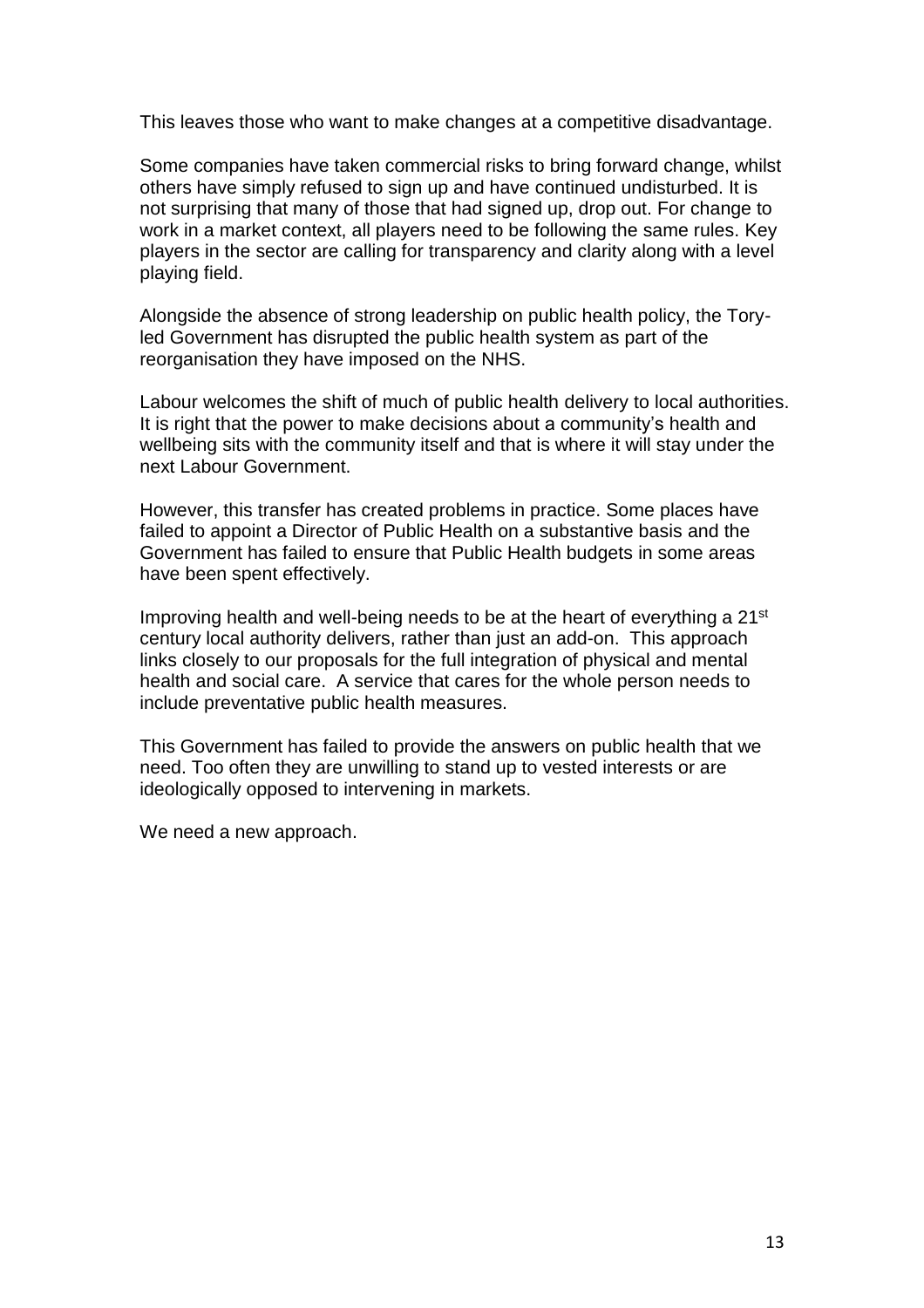# **Labour's new approach**

<span id="page-14-0"></span>Labour's new, two-part approach to public health is borne out the desire to avoid a 'nanny-state' approach on the one hand, whilst recognising the failure of the Government's heavy reliance on a purely voluntary approach with industry on the other. The point of balance lies between the two:

- **Decisive government action to protect children;**
- **Empowering people to lead healthier lives whilst respecting their right to make their own choices.**

#### **Helping parents and protecting children**

If we want to make Britain a more equal society, where children have a better chance in life, we must look more closely at the health of our young people.

Children's early experiences are central to shaping their long-term health and well-being, and reducing inequalities in health over the life course.

But the reality is that we are not doing anything like enough as a society to give all children the healthiest possible start in life.

We are clear that, when it comes to the protection of children, more decisive action by government is needed.

The justification for firmer government action arises from the fact that children do not make their own choices but have choices made for them. The Government has an obligation to protect children from poor choices that may be harmful to their long-term health.

An example of Labour's more decisive approach in respect of protecting children was the decision to seek, and secure, Parliamentary approval for protecting children from tobacco smoke in cars. It is developed further in new policies in this document on physical activity, food, smoking and alcohol.

But the Government should also do more to support parents trying to make the right decisions for their children. Modern marketing and advertising techniques, along with commercial pressures, can make this difficult. Government has a crucial role to play in standing up to vested interests and empowering parents to make informed choices.

Indeed, this is action the overwhelming majority of parents want: recent polling has shown three-quarters of parents think the Government should more strictly regulate the way junk food is advertised to children.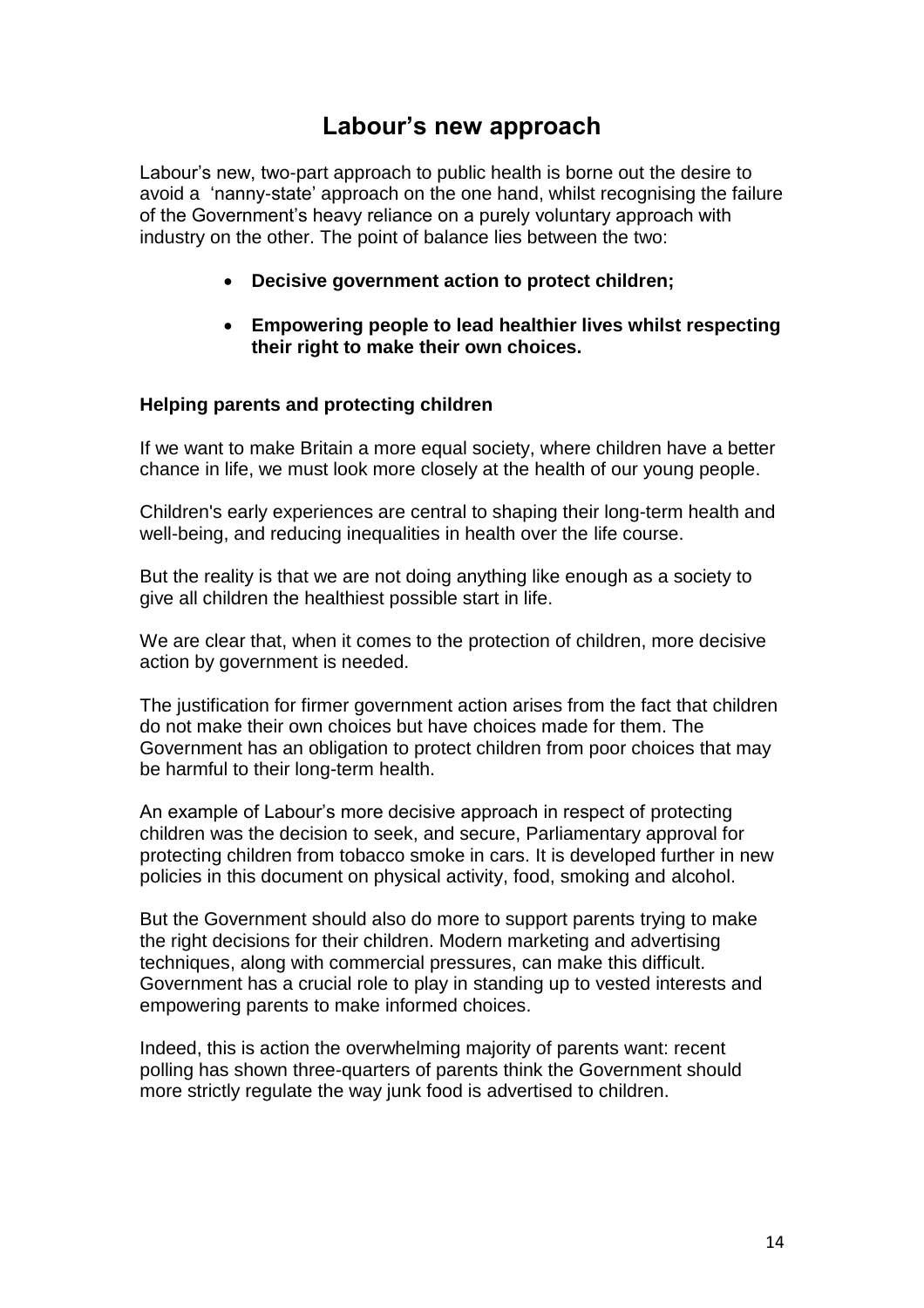#### **A more positive enabling approach**

The last Labour Government had a good record of achievement in many important areas of public health, but there were areas where, when we left government, we knew further action was needed.

We know we can't tackle some of our most entrenched public health challenges from within the health system alone. We also know that legislation is not the answer to everything.

Good health is not created by the Department of Health, nor solely by the actions of the NHS. It is the product of many separate policies and activities, not just in government departments but also in communities, schools, workplaces and homes across the country.

Whilst we are clear that the Government has a responsibility to protect and safeguard children and has an important role to play in tackling health inequalities, we are not in the business of telling people how to live their lives.

The evidence shows it simply doesn't work. Public health is about a partnership between businesses, governments, the voluntary sector and the citizen. It is not something done *to* people *by* experts.

Instead, we want government to be on people's side, supporting them in making healthy choices and improving their health and that of their family.

We propose new national ambitions – positive, shared aspirations that will help us all play our part to become a healthier, happier nation.

International comparisons show that smoking can be reduced further, obesity and associated illnesses reduced and physical activity improved.

We are setting out ambitions for our country that people can share, companies and organisations can partner in, and that are achievable.

#### **A focus on physical activity as the positive catalyst for change**

We will focus on positive catalysts for change and physical activity is the golden thread running throughout our entire public health policy programme.

Promoting physical activity is a single, simple, positive goal for the whole country to get behind: a goal that has the potential to shift our national culture. It is not about finger-wagging; it is about promoting a positive activity that people can feel good about.

Moving from inactivity to activity is often the easiest positive lifestyle change to make, by making small changes to build physical activity into our daily routines, we can make big differences to our health.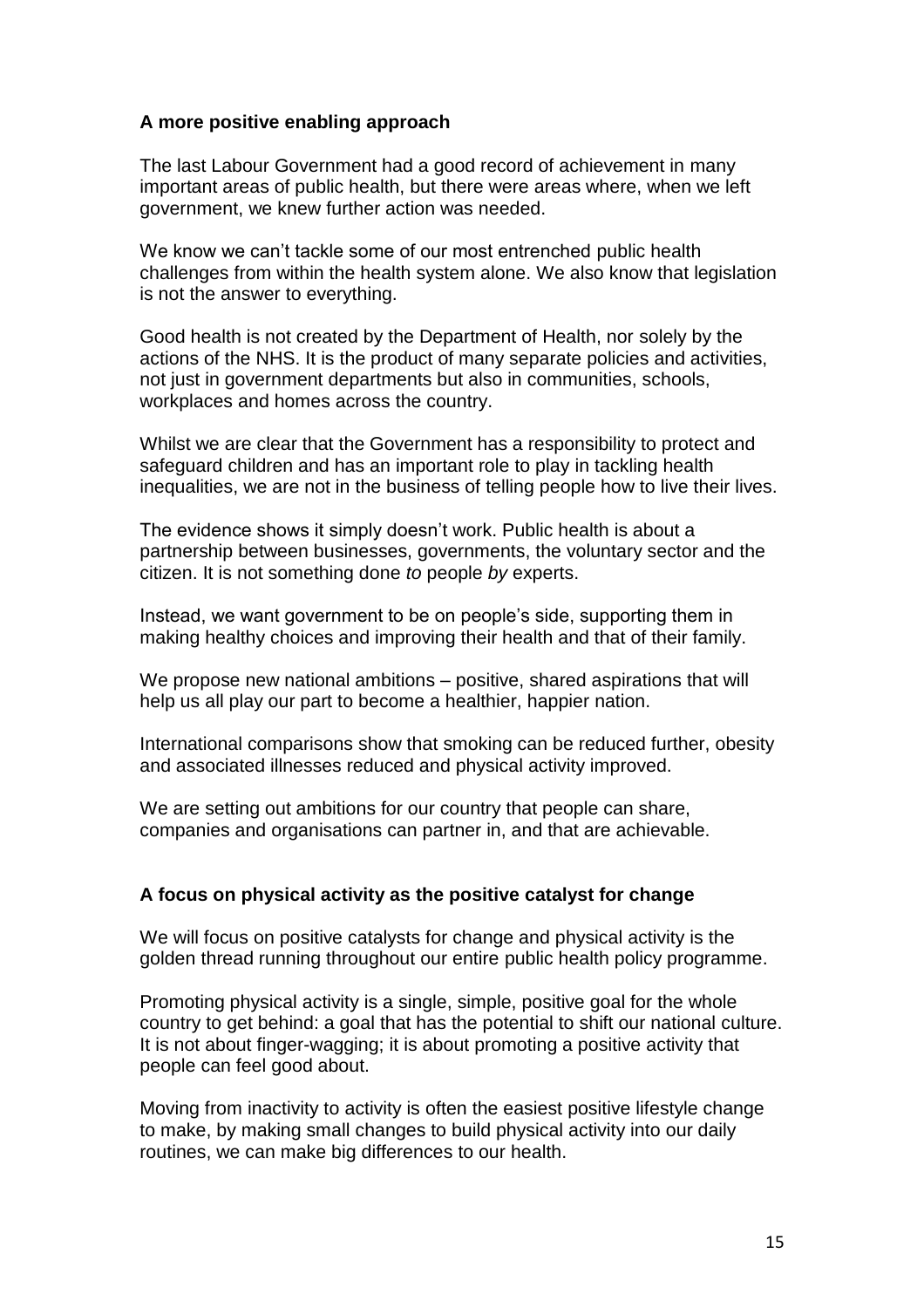Moving from inactivity to activity is a catalytic change. Once achieved, people begin to feel better about themselves and more in control – and then make better choices on smoking, drinking and diet. Getting active not only brings physiological benefits – it can improve mental health too. Active young people are more alert, and less likely to suffer from stress or depression. For young people, physical activity is fundamental to their happiness and development. The evidence also suggests that children who are fit have higher academic attainment.

Turning the tide of inactivity is not just one of the easiest ways for an individual to achieve healthy living, it is the cheapest route to good health and well-being for the whole population and the most cost-effective way of making our public services sustainable. It is also why we support public health being an important role for local government which has the overview of its community and the policy levers to make change happen.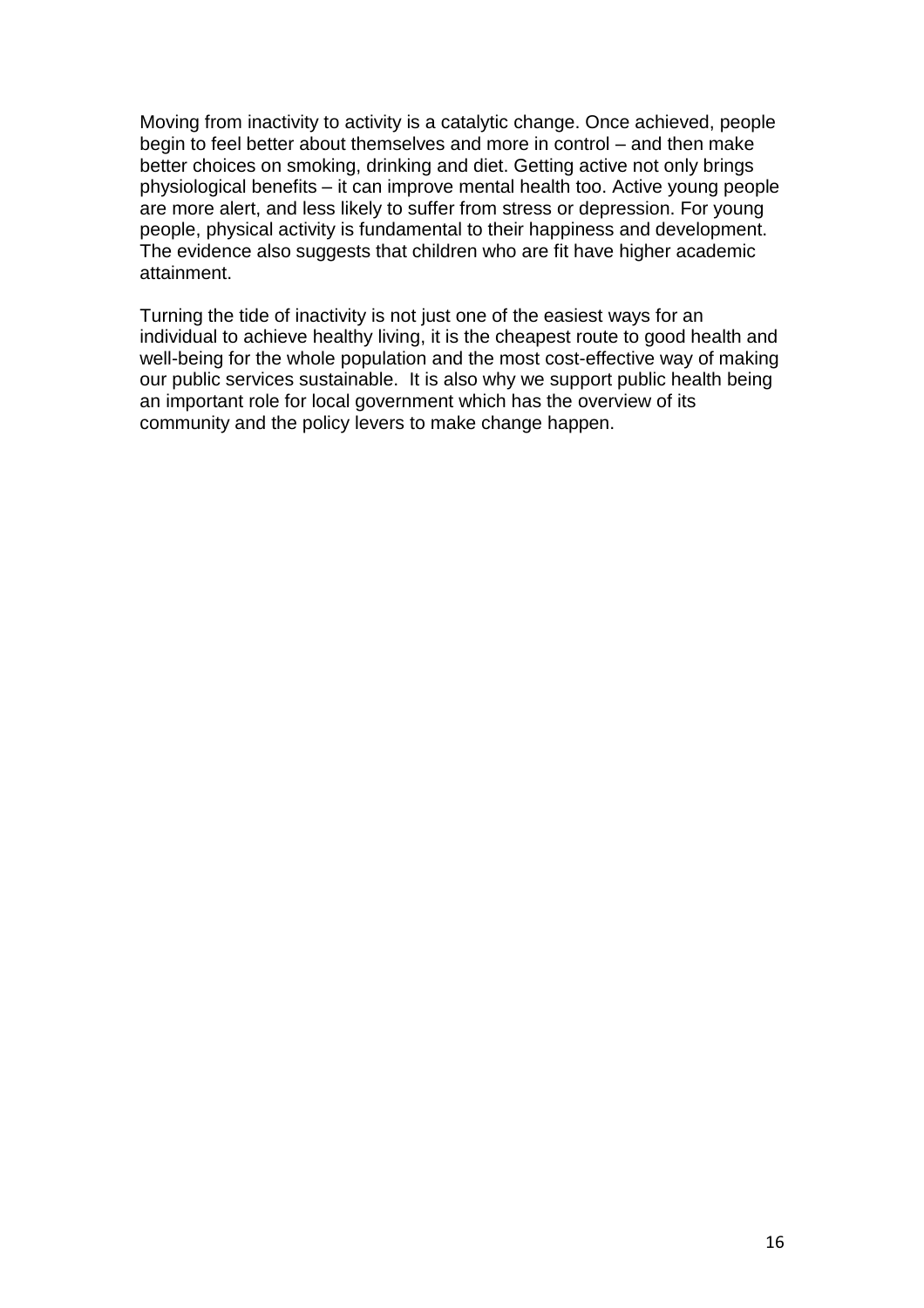#### **Our Guiding Principles**

In 2008, Labour commissioned the Marmot Review of Health Inequalities. The final report, *[Fair](http://www.instituteofhealthequity.org/projects/fair-society-healthy-lives-the-marmot-review)  [society, Healthy lives](http://www.instituteofhealthequity.org/projects/fair-society-healthy-lives-the-marmot-review)* was published in February 2010 and recommended a change in approach. The Labour Government accepted those recommendations but their implementation was interrupted by the 2010 general election.

The Marmot Review identified a series of principles that reached across a wide range of Government responsibilities that will guide the next Labour Government including:

#### **Early intervention**

Labour believes that that giving every child the best start in life is of crucial important in setting healthy foundations for the future. Supporting children and families in the very first months and years of life is especially important given this is a time of rapid development with a huge impact on later outcomes.

The Marmot Review identified a number of key policy objectives that were important to achieving that healthy start.

The priorities identified were:

- 1. Reduce inequalities in the early development of physical and emotional health, and cognitive, linguistic, and social skills.
- 2. Ensure high quality maternity services, parenting programmes, childcare and early years education to meet need across the social gradient.
- 3. Build the resilience and well-being of young children across the social gradient.

We are committed to acting across the broad sweep of public policy and working towards making these objectives a reality.

#### **Health in All Policies**

We will adopt the internationally accepted 'Health in All Policies' approach – putting health concerns at the centre of our programme for government. Improving our health is not in the gift any one department, organisation or agency, it is the product of many separate policies and activities not just from government but in communities, schools, workplaces, businesses and homes across the country. Successful policy must build a systematic approach that mobilises all of the relevant government departments, local authorities and community and voluntary groups to contribute to a broadly based approach to improving the health of all of our nation.

This is why Labour will re-establish the Cabinet Sub-Committee on Public Health.

#### **Proportionate Universalism**

Our clear ambition is to reduce health inequalities. However focusing solely on the most disadvantaged will not make a big enough difference. We need to take universal action on the major problems affecting our health, but with a focus and intensity that is proportionate to the level of disadvantage in different communities and groups.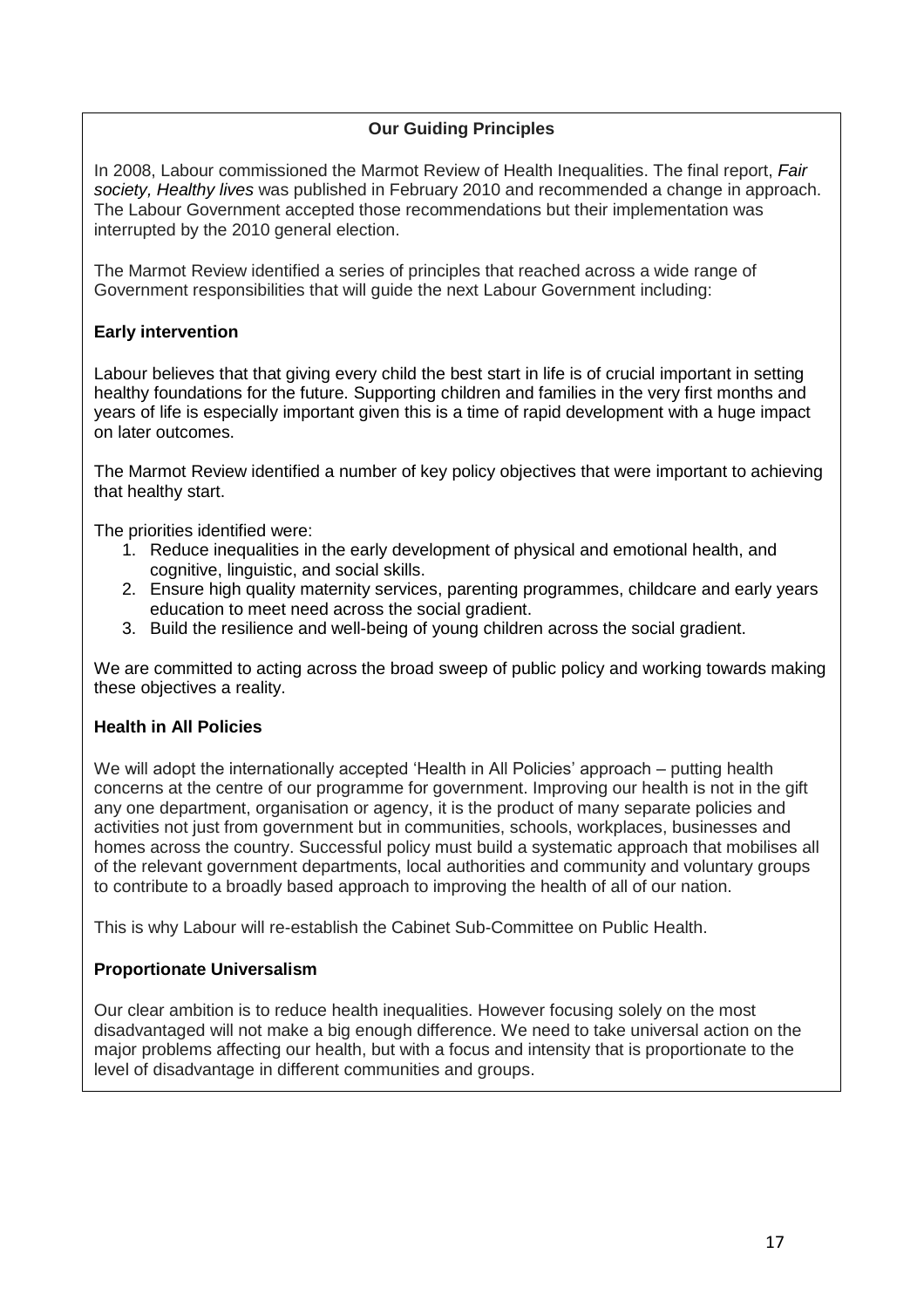# **Our programme for action**

### <span id="page-18-1"></span><span id="page-18-0"></span>Physical activity

**Our ambition:** We should aspire to helping everyone in this country be more active. We will develop new measures for recommended levels of physical activity that can be easily understood by everyone, and are consistent across government, including a basic minimum that everyone who can should try to do, and also a recommended level that we should aspire to get at least 50 per cent of people achieving by 2025 as part of our new national ambition.

This will be our pre-eminent public health goal. It will be supported by a new national '50 by 25' campaign that we will ask council, companies, charities and voluntary organisations to join. By signing up, organisations will be agreeing to take steps to get 50% of local people, employees or their members physically active.

#### **Protecting children**

- We will reinstate the goal of all children doing a minimum of two hours PE a week as part of the curriculum and support the delivery of highquality sport, PE and physical activity.
- Labour will deliver a primary school childcare guarantee, offering parents wrap-around childcare between the hours of 8am and 6pm. This will provide more opportunities for children to participate in up to three further hours of sport and physical activity every day.

#### **Empowering all**

- We will give local authorities an expanded remit to support physical activity in communities. We will look at how we can better support local communities so that they have the opportunity to use sporting facilities in schools outside school hours, including at weekends, and outside term time.
- We will work with local authorities, learning form the measures introduced by Labour in Wales, to steadily improve the walking and cycling environment in all communities.
- We are committed to restoring national standards to cut deaths and serious injuries on our roads and taking steps to make HGVs safer.
- Labour wants every child to have the opportunity to learn to ride a bike. We want to see cycling education and training continue in the next parliament.
- A national programme will be put in place to support social prescribing of physical activity, by health and social care professionals, for people who would benefit.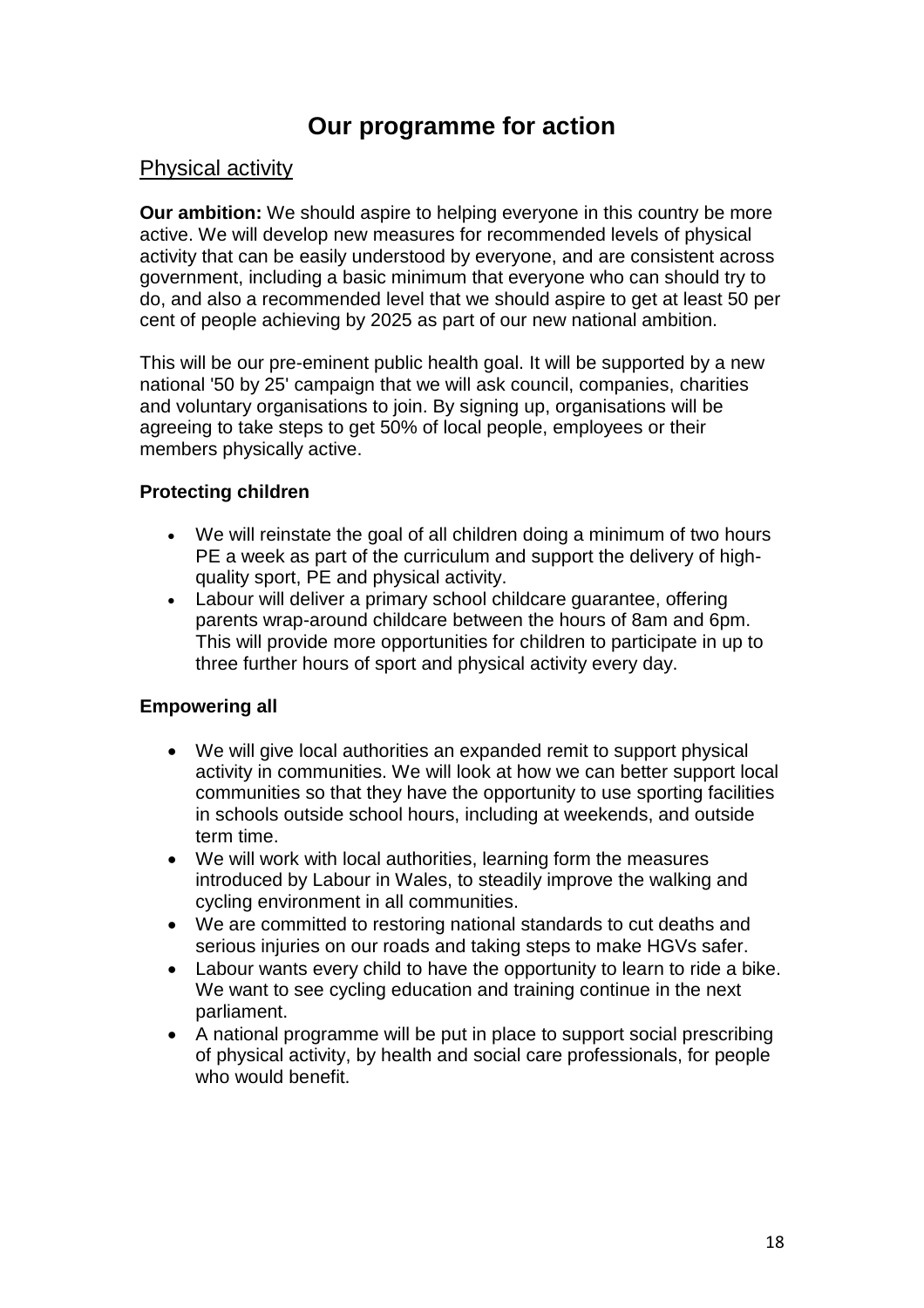## <span id="page-19-0"></span>Food

At a time when families are facing a cost-of-living crisis, Labour does not believe recent calls to impose new taxes on foods are the right approach for encouraging healthier diets. That is why, instead of pursuing proposals such as a 'fat tax' or a 'sugar tax', Labour will instead take a new approach.

Faced with high levels of childhood obesity and the inadequacy of relying solely on industry to make the changes that are needed, Labour will set maximum permitted levels of sugar, salt and fat in foods marketed substantially to children.

**Our ambition:** To help give all children a good start in life by tackling the barriers to a healthy diet. We will achieve a sustained downward trend in levels of childhood and adult obesity; reverse the growth in cases of malnutrition; and increase the proportion of children eating healthily.

#### **Protecting children**

- Labour will set limits on the amount of sugar, fat and salt in food marketed substantially to children focusing on major product groups – for example cereals, crisps and soft drinks.
- Whilst restrictions on TV advertising for unhealthy products have reduced the number of advertisements children see during children's programming, it is still the case that many children are exposed to adverts for foods high in fat, sugar and salt that the current restrictions were designed to protect them from – for example during some family TV shows on Saturday evenings. To better protect children from TV advertising of products high in sugar, salt and fat, we will ask the Committee on Advertising Practice (CAP) and the Advertising Standards Agency (ASA) to report on how this can be more effectively done, including considering lowering the proportion of children in the audience required for a programme to be considered 'of particular appeal to children'. If progress cannot be achieved through this route, we will regulate to protect children, with options including a time watershed for advertising of products high in sugar, fat and/or salt (HFSS). We remain committed to basing our actions on the evidence and consulting fully with all stakeholders, including the advertising and food industries and public health experts, in the implementation of this.
- We will also ask the CAP and the ASA to report on how children can be better protected from the advertising of products high in sugar, salt and fat in non-broadcast media, such as 'advergames', including considering the case for applying to non-broadcast media a differentiation between HFSS and non-HFSS foods similar to that which exists in the broadcast code.

#### **Empowering all**

• We do not believe that EU regulations on labelling go far enough in ensuring that all consumers have the information they need to make healthy choices. We will pursue improvements to the regulations at an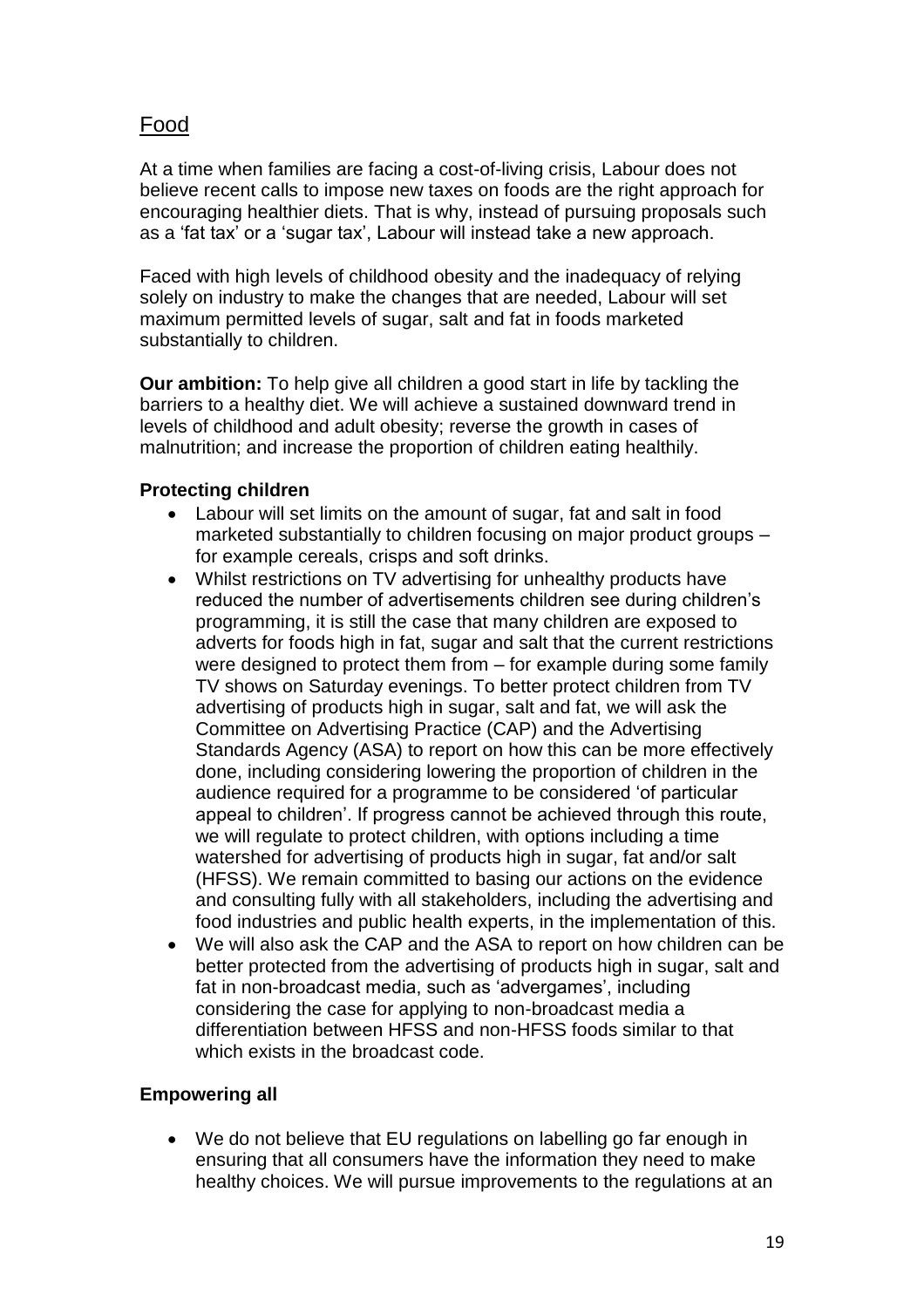EU level, including working to introduce traffic light labelling of packaged food, aiming to achieve a standardised and easily understood system of food labelling in respect of its nutritional content

 Labour will give local authorities new powers so that local communities can shape their high streets and limit the future number of fast food outlets locally. Currently these premises can often be opened without applying for planning permission, but this change will allow local communities to require them to apply for planning permission. This will give local communities real power to stop the proliferation, clustering and over-concentration of fast food outlets.

These steps forward on food will be part of our broader agenda on food – achieved by reinstating the Food 2030 strategy – of pursuing an integrated approach, supported by dialogue with industry, experts and campaigners.

This is set out in more detail in the box on the following page.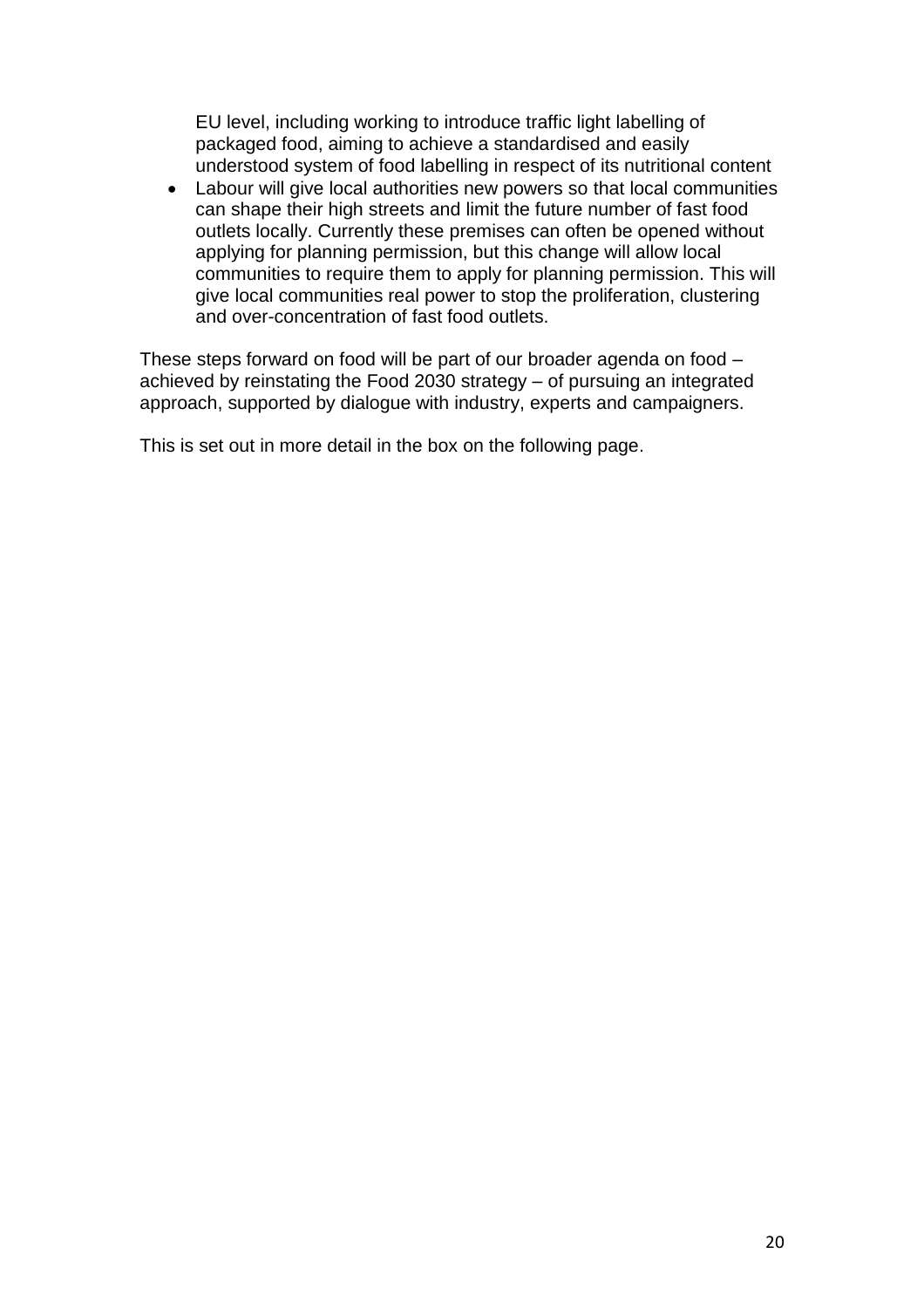#### **Food 2030**

Food policy needs an integrated approach that is why the last Labour Government developed the *Food 2030* strategy. This was complemented by a Cabinet Sub-Committee to coordinate policy across Whitehall and chaired by the Secretary of State for Environment, Food and Rural Affairs. The committee was supported in its work by a council of food policy advisors to create a forum for ongoing dialogue with industry figures, academic experts and campaigners.

Food 2030 has been quietly shelved by the current Tory-led Government and as a result policy has been characterised by chaos, fragmentation and poor outcomes for consumers. Since 2010 public faith in our food system has been undermined by:

- The horsemeat scandal and high levels of campylobacter in supermarket poultry products,
- A failure to address rising obesity levels which is placing unsustainable pressure on the NHS,
- Rising levels of malnutrition and record numbers of people relying on emergency food aid.

The Labour Party will reinstate the *Food 2030* strategy and associated committees to ensure that our food system works for ordinary people. The Cabinet Sub-Committee and council of food policy advisors will consider a range of issues in the delivery of the *Food 2030* strategy*.* These will include:

- **Reducing levels of obesity with a particular focus on children**. This will include dialogue with the Department of Health, representatives from the food industry, academic experts and campaigners on developing the best approaches to implementing measures to reduce levels of sugar, salt and fat in products marketed substantially at children. We will examine the best approaches to limiting the marketing of products with high fat, salt or sugar content reaching children via television and non-broadcast media channels.
- **Ensuring that the food industry puts the consumer first by strengthening the Food Standards Agency (FSA)**. Labour will reverse the machinery of Government changes that weakened the FSA to ensure that the agency has the capacity to stop food fraud, improve safety and tackle unhealthy practices.
- **Reducing dependency on food banks**. This will be supported by an ongoing dialogue with the Department for Work and Pensions, church groups and other emergency food providers to monitor the use of food banks.
- **Raising earnings and improving career opportunities in the food and farming sector** where low pay is all-too prevalent with an employment culture often characterised by agency-work, short-term and zero-hours contracts. The Government's abolition of the Agricultural Wages Board exacerbated this situation by removing protections for rural and agricultural workers. Labour will work with the food industry – one of the most important employers in rural areas – to raise skills and wages, and help small firms and food businesses access the investment they need to expand and train. We have set out plans to raise the minimum wage to £8 an hour and empower the Low Pay Commission to work to with low paying sectors to raise wages.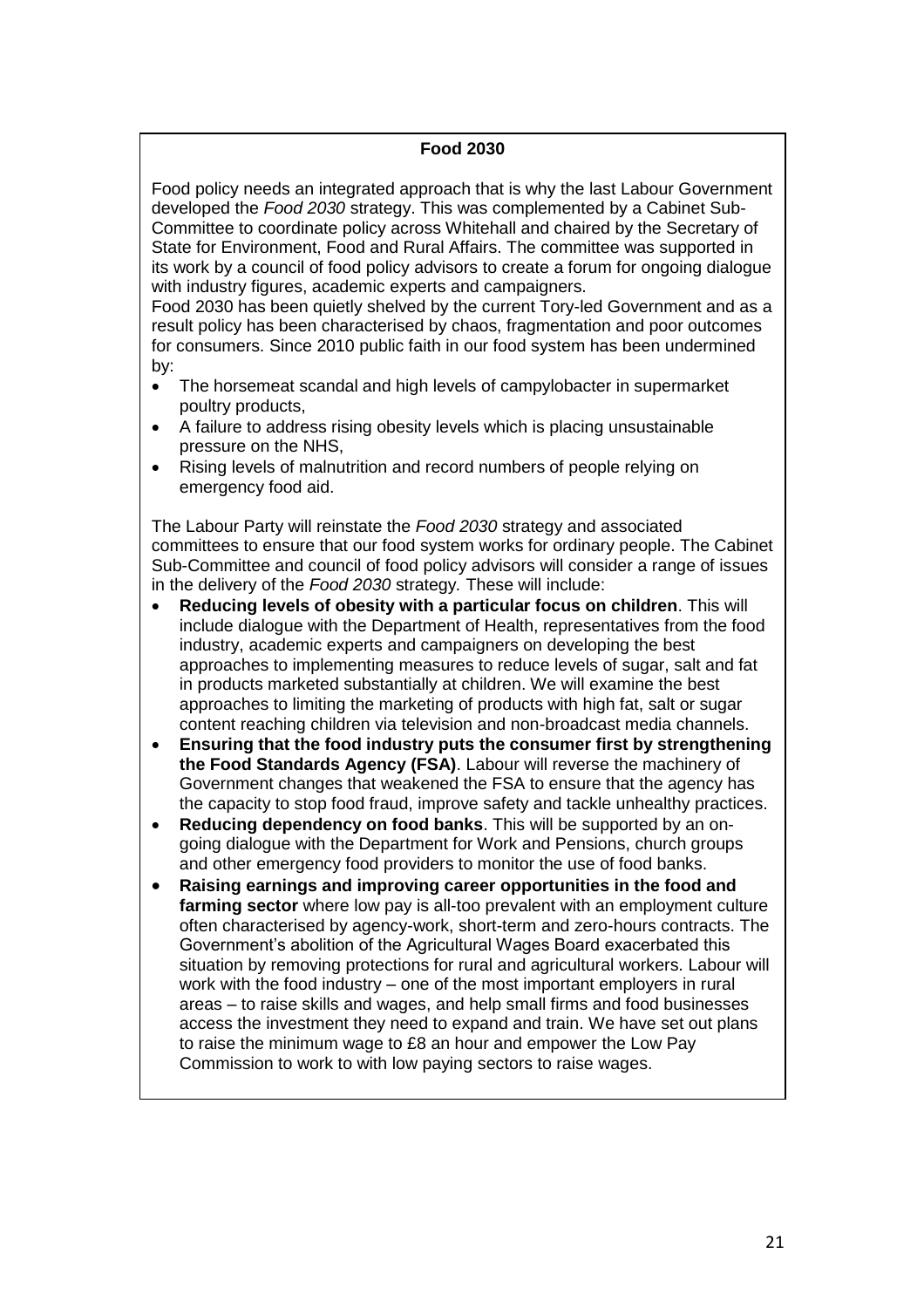## <span id="page-22-0"></span>Tobacco

Two thirds of adult smokers took up smoking as children.

So alongside helping people to quit smoking, supporting those who have quit not to relapse and reducing exposure to second hand smoke, we want to focus on protecting children and helping them not take up smoking in the first place.

**Our ambition:** To reduce smoking prevalence to 10 per cent by 2025. Over the longer-term we will have as a goal that children born in 2015 will become the first "smoke-free generation" in hundreds of years.

#### **Protecting children**

- Standardised packaging of tobacco products will be introduced immediately to halt the industry's increasingly sophisticated methods of recruiting new, young smokers.
- Schools will be able to use the curriculum freedoms open to them to provide opportunities for public health programmes, such as tobacco education via peer-based learning initiatives.

#### **Empowering all**

- We will continue to monitor the emerging evidence on the appropriate use of devices such as e-cigarettes in smoking cessation and take action if required.
- A levy on tobacco companies will be used to ensure they make a greater contribution to the cost of tackling tobacco-related harm.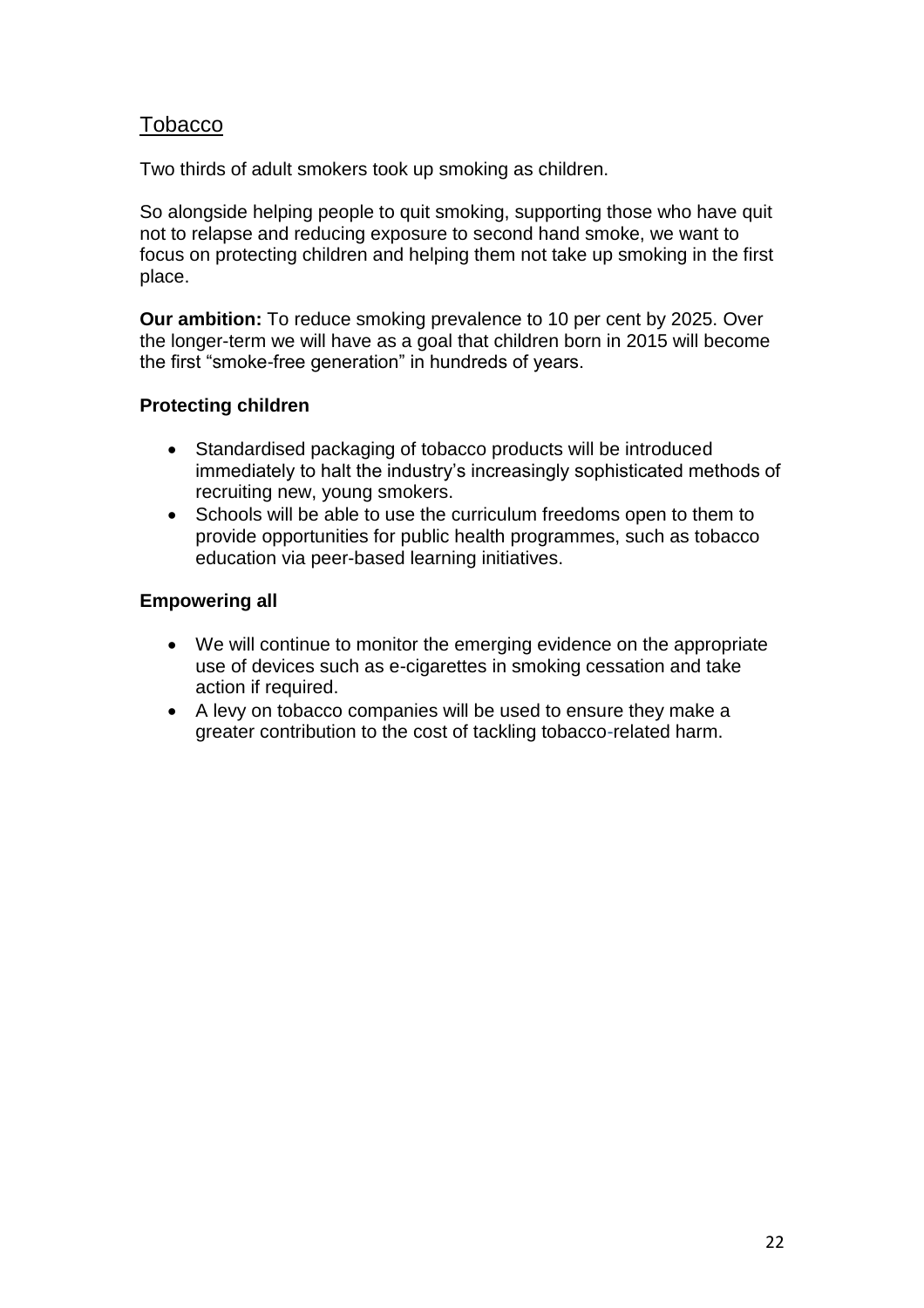## <span id="page-23-0"></span>Alcohol

We will focus on tackling the public health problems associated with excessive drinking and particularly drinking by children.

We will do this by targeting the high-strength, low-cost products that are affordable to children, fuel binge drinking and do most harm to health, but this will not affect the vast majority of people. As with our proposals on food, we will have a particular focus on those products that harm young people.

**Our ambition on alcohol:** We want to support people to make healthy choices on drinking, helping to reduce the proportion of the population who regularly drink excessively, and we will also tackle the problems of underage drinking, to cut significantly the proportion of children who drink.

#### **Protecting children**

- Labour will crack down on the high-strength, low-cost alcohol products that fuel binge drinking and do most harm to health, such as ultra-lowpriced 7.5 per cent white cider sold in large plastic bottles, and we are considering the following options for action to achieve this:
	- (i) Prohibiting or discouraging the sale of cider in three-litre bottles. This could be achieved either by regulating the permissible size of the containers in which high-strength cider is sold, for example, prohibiting the sale of cider in bottles of more than one litre in size, or by taxing larger volume cider containers more heavily.
	- (ii) Creating a new, higher duty band specifically for high-strength ciders. This would have the effect of increasing the price of high-strength, ultra-low-priced ciders without affecting mainstream ciders, in the process helping shift consumption to lower strength products.
	- (iii) Whether there is a case for increasing above 35 per cent the minimum apple juice content that cider is required to contain. White ciders tend to have a low juice content which is in part what allows the price to be so low. This measure would alter the definition of cider for duty purposes requiring the producers of white cider to either pay higher duty rates or change the content of the drink.
- We will review the promotion of alcohol, particularly in relation to children. This will include working with sport governing bodies to look at the impact of sport sponsorship.

#### **Empowering all**

 We support the need for improved alcohol labelling so that all alcoholic beverages include the clear and visible information people need to make informed choices about what they drink (including alcohol and calorific content, and recommended daily guidelines), and we will pursue this at an EU level.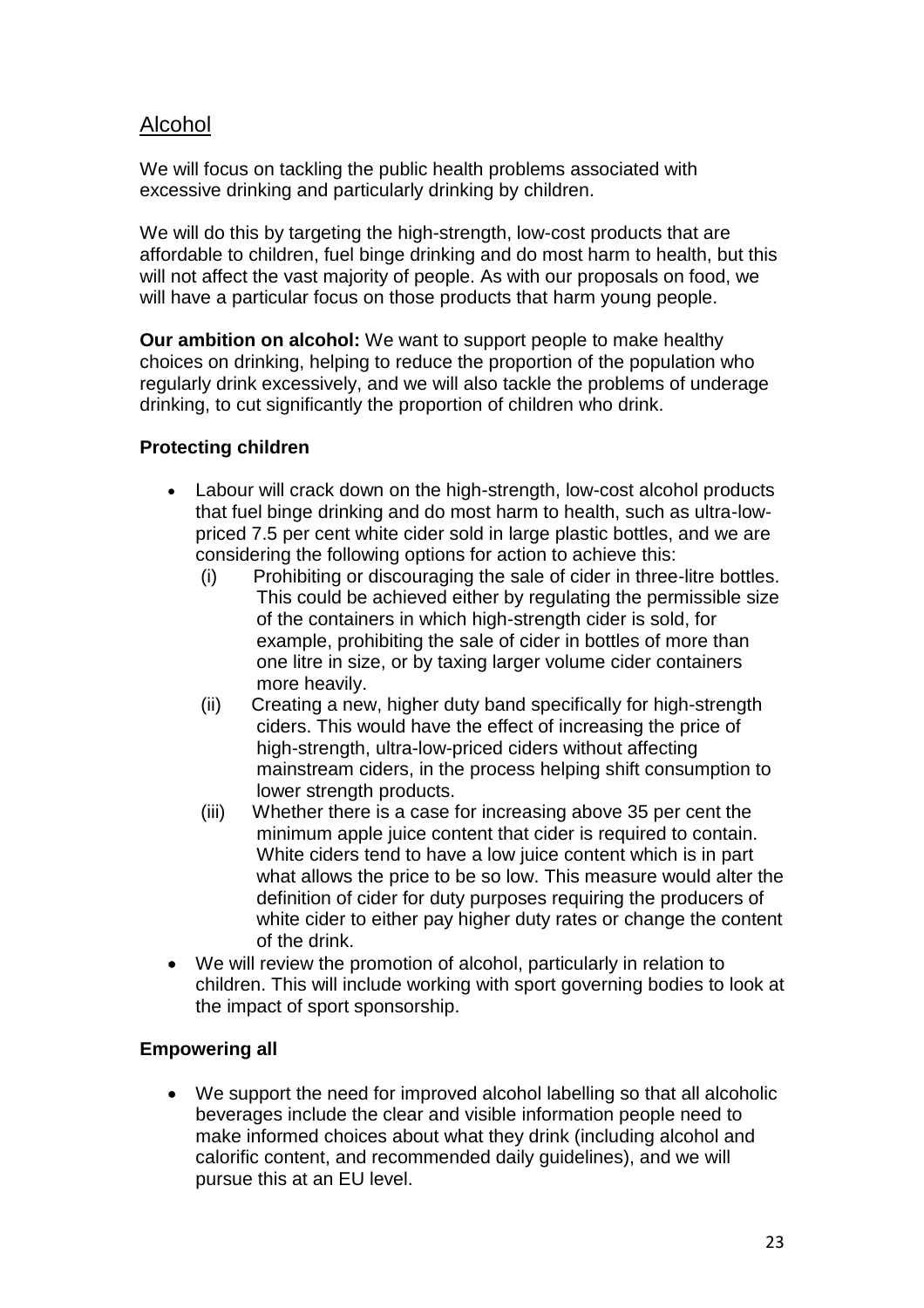- We will make it a mandatory requirement for all alcoholic beverages sold in UK to carry a visible warning about the risk of drinking alcohol during pregnancy.
- We will make public health a licensing objective and we would like to include the Director of Public Health as a key consultee in the creation of a licensing statement.
- We will ensure public health is engrained throughout the licensing system so that measures promoting public health (which could range from measures such as plastic glasses and bottles to a ban on superstrength beer and cider) are included in the licensing statement.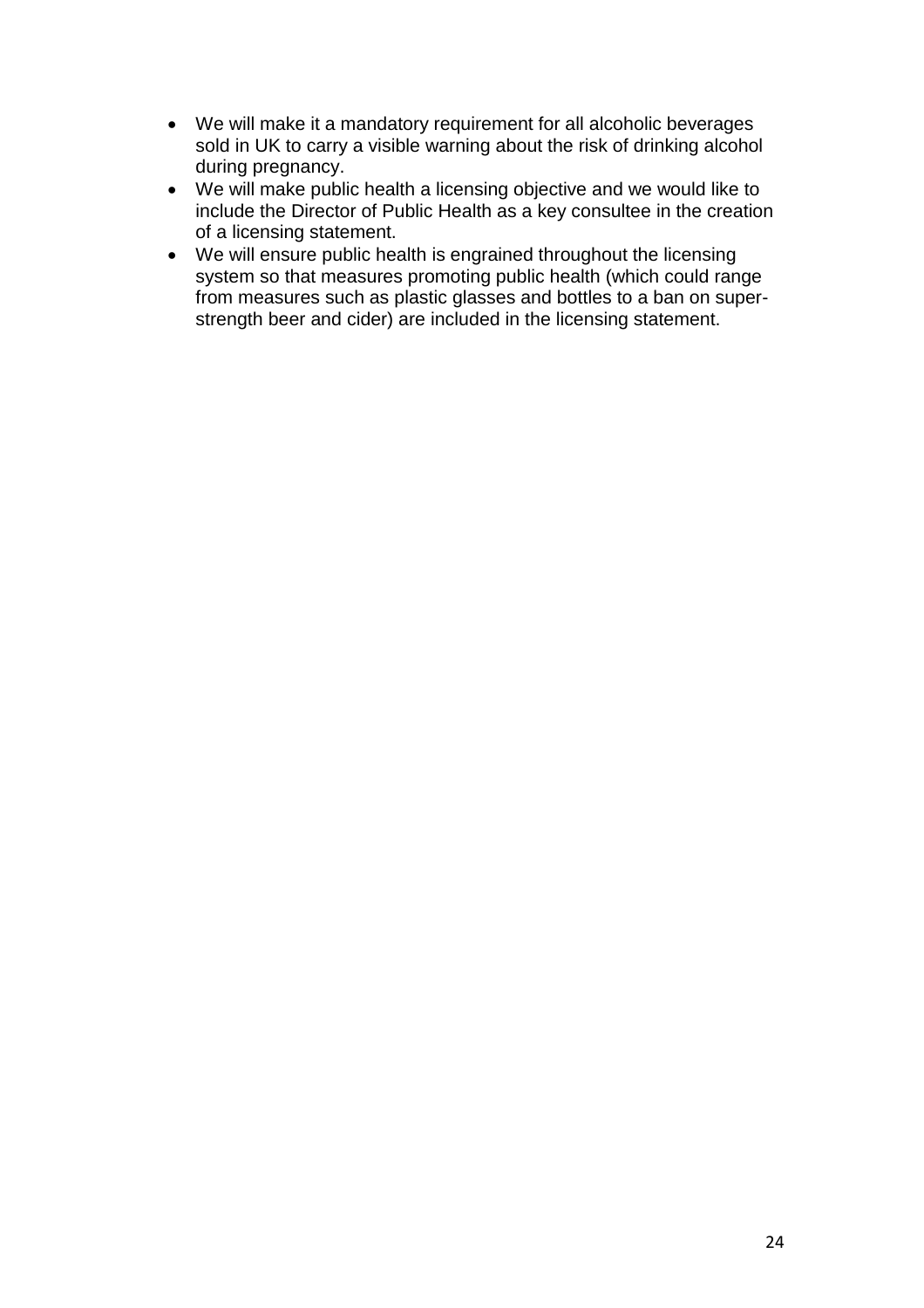## <span id="page-25-0"></span>Community resilience

As well as are supporting personal responsibility, there is much more that we can do to help communities look after each other.

One area where we can make an immediate difference is on the chances of surviving sudden cardiac arrest.

Many countries are moving to increase the availability of Automated External Defibrillators (AEDs) in major public places and buildings and we should do the same. And we need to train as many people as we can – particularly young people - in the skills needed to step in and help in an emergency.

#### **So Labour will introduce a new 'heart-safe' programme:**

- Working with the third sector we will support schools and young people so that by the time every child leaves school they will have had access to emergency first aid training for Cardiopulmonary Resuscitation (CPR) and the use of defibrillators.
- To improve the chances of surviving sudden cardiac arrest, we will work to locate AEDs in major public venues - such as shopping centres, railway stations, airports and sports stadia - and support local fundraising efforts to provide them to schools and sports clubs. In government, we will set out a strategy to drive this forward.
- We will create a National Open Register of AEDs available via digital apps – to give people instant information on where to locate the nearest one in an emergency situation.
- We will ask the National Screening Committee to consider a new national screening programme for young people considered at highest risk of sudden cardiac arrest.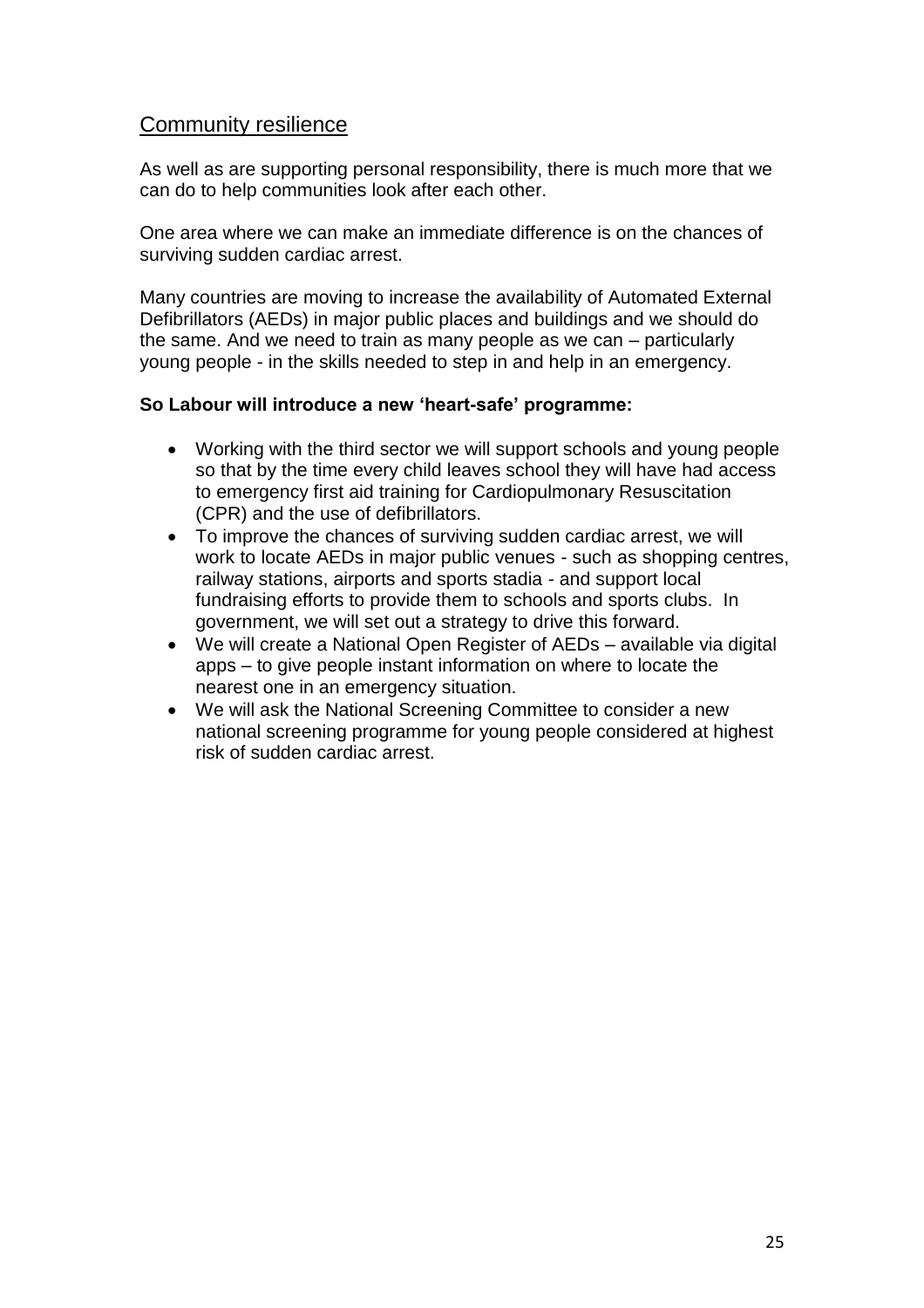#### **Cold Homes**

Fuel poverty is a long-standing health issue: the impact of cold housing on health and the stresses brought on by living in fuel poverty have been recognised for decades by researchers, medical professionals and policy makers alike. Countries which have more energy efficient housing often have lower Excess Winter Deaths (EWDs). Children living in cold homes are more than twice as likely to suffer from a variety of respiratory problems than children living in warm homes. Mental health is negatively affected by fuel poverty and cold housing for any age group.<sup>1</sup>

Despite the progress made under the previous Labour Government, in particular through the Decent Homes programme for social housing, which resulted in the installation of over 1 million new central heating systems and the re-wiring of 740,000 homes, and Warm Front, which helped over 2 million households improve their energy efficiency and insulation, Britain has among the least energy efficient housing stock anywhere in Europe. Poor energy efficiency is the single biggest reason why so many households are in fuel poverty.

It is clear that the policies of the current Government do not meet the scale of this challenge. The Energy Company Obligation has resulted in a significant fall in the installation of energy efficiency improvements and will leave nine out of ten fuel poor households in fuel poverty.

Labour proposes a fundamental overhaul of the country's approach to energy efficiency. Learning the lessons of previous energy efficiency programmes, we propose an ambitious, long-term programme to end the scandal of cold homes and lift and protect people from fuel poverty, support millions of households and businesses to improve their energy efficiency and establish energy efficiency as a national infrastructure priority. We intend to take six key actions to achieve this:

- Free energy efficient improvements for 200,000 households in or at risk of fuel poverty a year, with an ambition to upgrade all such homes and end the scandal of cold homes within 15 years, saving the average household over £270 a year.
- Interest free loans to cover the costs of energy efficiency improvements for up to one million households during the next Parliament.
- A new target to upgrade properties in the private rented sector to a minimum of an Energy Performance Certificate (EPC) C by 2027.
- Energy efficiency designated as a national infrastructure priority under Labour's proposed National Infrastructure Commission.
- Streamlined regulations and a long-term strategy to support investment in energy efficiency in non-domestic buildings.
- Provide half a million personalised home energy reports a year, detailing how households could save money on their energy bills through insulation and energy efficiency.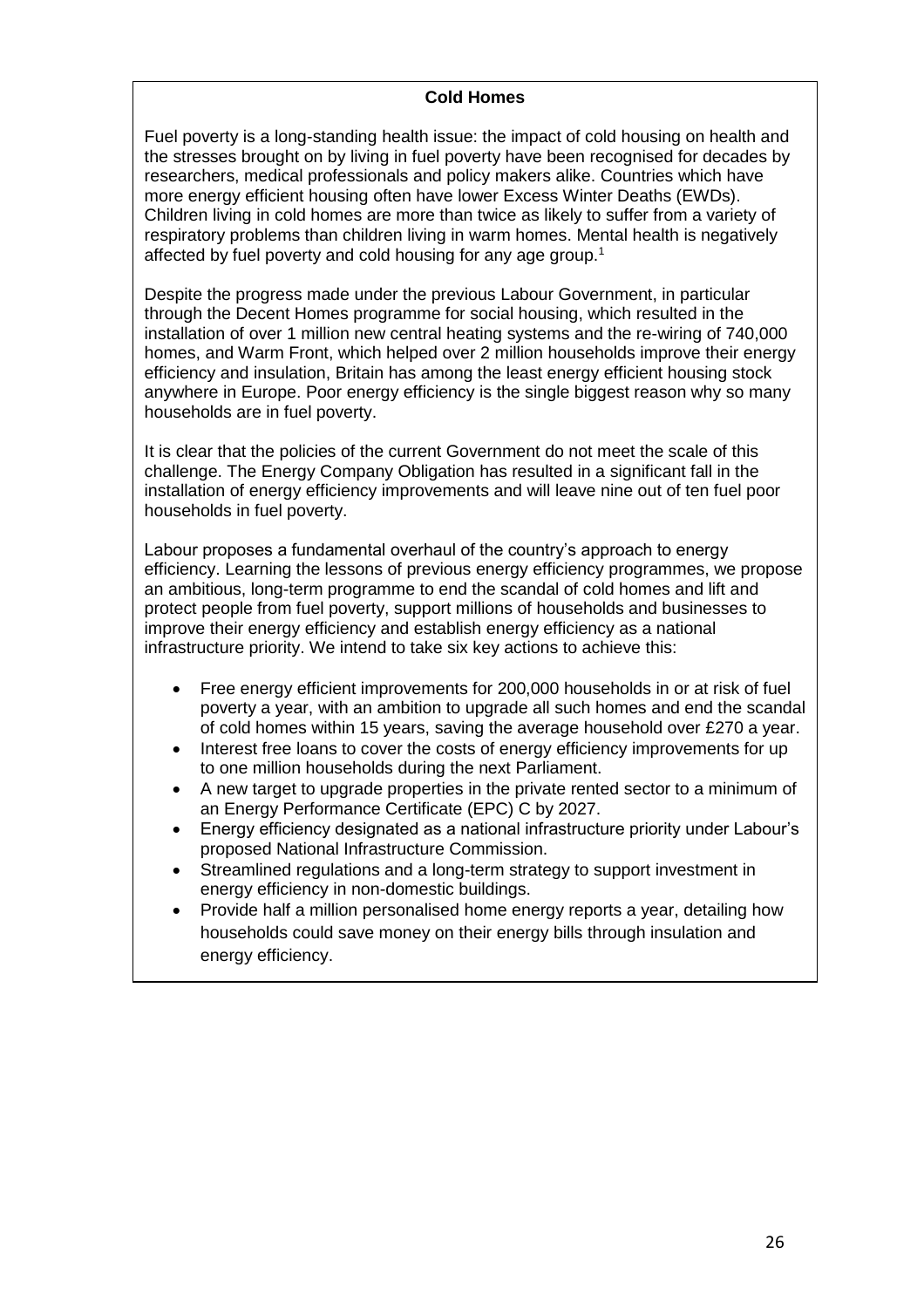## <span id="page-27-0"></span>Sexual health

**Ambition:** We want to ensure that everyone, particularly young people have the information they need to make informed and safe choices about their relationships and sexual health.

Our ambition is to stop and then reverse the rise in cases of sexually transmitted diseases including syphilis and gonorrhoea and to significantly reduce the level of undiagnosed and late-diagnosed HIV.

#### **Protecting children**

- We will make sex and relationships education compulsory in all English schools.
- We will set out a robust, new sexual strategy, replacing the Government's ineffective Framework for Sexual Health Improvement in England.

#### **Empowering all**

- We will make reducing undiagnosed and late-diagnosed HIV a national priority, working to challenge the stigma of HIV and promote increased availability of testing.
- We will tackle inequalities in access, quantity and quality of sexual health services across the country and promote better linkages between contraceptive and sexual health services.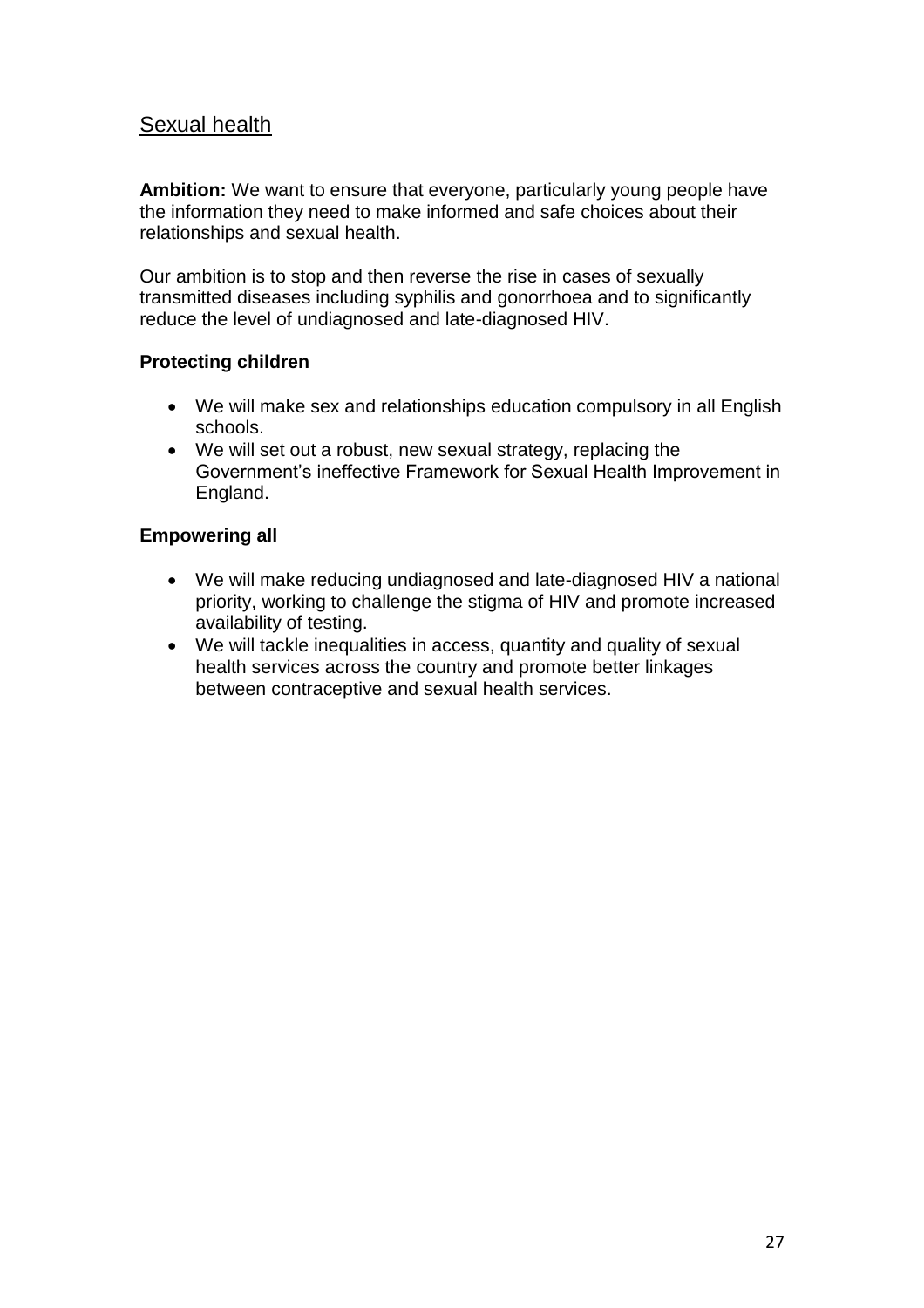#### **Mental Health in Society**

Good mental health doesn't start in hospital or the treatment room; it starts in our workplaces, our schools and our communities. So we need a mental health strategy outside as well as inside the National Health Service.

The Taskforce on Mental Health in Society, led by Sir Stephen O'Brien, was set up to explore how society needs to change to prevent mental health problems and promote good mental health, and how we can better support those affected by or recovering from mental health problems.

Three findings have consistently emerged from the work they have done in these areas:

- 1. Population mental health: A wide variety of social and environmental factors can affect mental health, so interventions to address these and build resilience can promote good mental health and help to prevent mental health problems
- 2. Early Intervention and action. Early help and support to tackle problems upstream is far better both for individuals and families and for the country as a whole than allowing problems to develop
- 3. Supporting those living with mental health problems: There already exist inspiring examples of how people living with mental health problems can be supported to live fulfilled lives, but we need a radical shift in attitudes, policy and practice if we are to make this a reality for all

The Taskforce has explored how these three issues figure in some of the major contexts in which we live our lives: home, community, school and workplace – both the problems that exist and the opportunities to be grasped if we act.

Their final report will be published in early 2015.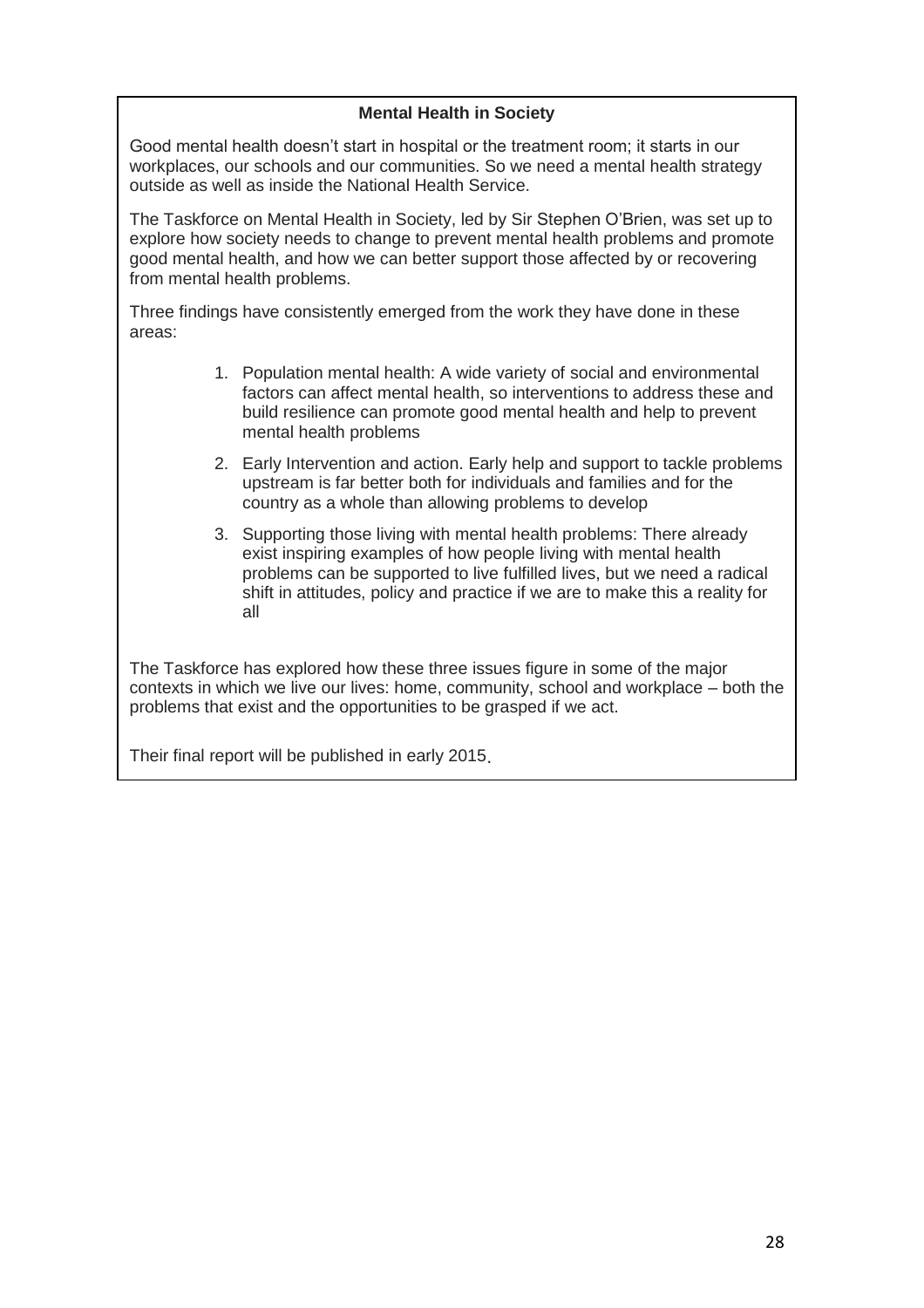## <span id="page-29-0"></span>A public health system that works for communities & families

Labour wants to give Directors of Public Health more influence when it comes to tackling public health problems and we want to strengthen the position of Public Health England in wider policy-making and public debate.

#### **Directors of Public Health**

In January 2013, the Association of Directors of Public Health published the results of a survey of its members which found that only 17 per cent believe their Council understood the importance of public health (down from 33 per cent the previous year).

A key reason for this is that many Directors of Public health are subordinate to other officials within local authorities and have not been incorporated into local government with the level of seniority and influence that is needed for them to work effectively.

The Association of Directors of Public Health found that less than half of Directors of Public Health report to the CEO or equivalent post. 20 per cent report to another Director, usually the Director of Adult Social Services.

Labour will ask Public Health England to investigate the governance and accountability arrangements of Directors of Public Health to ensure they have sufficient influence. Directors of Public Health must be free to speak out without fear or favour on the challenges facing the health of their local population.

Directors of Public Health are currently required to write an annual report, which is published by the local authority. As part of the annual reporting requirements, Labour would expect the Director of Public Health to include forward planning in this process, setting out the public health problems facing their community and outlining the action needed over the coming year to tackle them.

#### **Public Health England**

The Health Select Committee has said that: 'Public Heath England was created by Parliament to provide a fearless and independent national voice for public health in England' but 'does not believe that this voice has not yet been sufficiently clearly heard.'

A key criticism of Public Health England has been its failure to speak out against government policy decisions on public health, such as delaying the introduction of standardised packaging of tobacco.

At present Public Health England is an executive agency of the Department of Health and some organisations, including the Faculty of Public Health and the British Medical Association, have called for Public Health England to be given greater independence.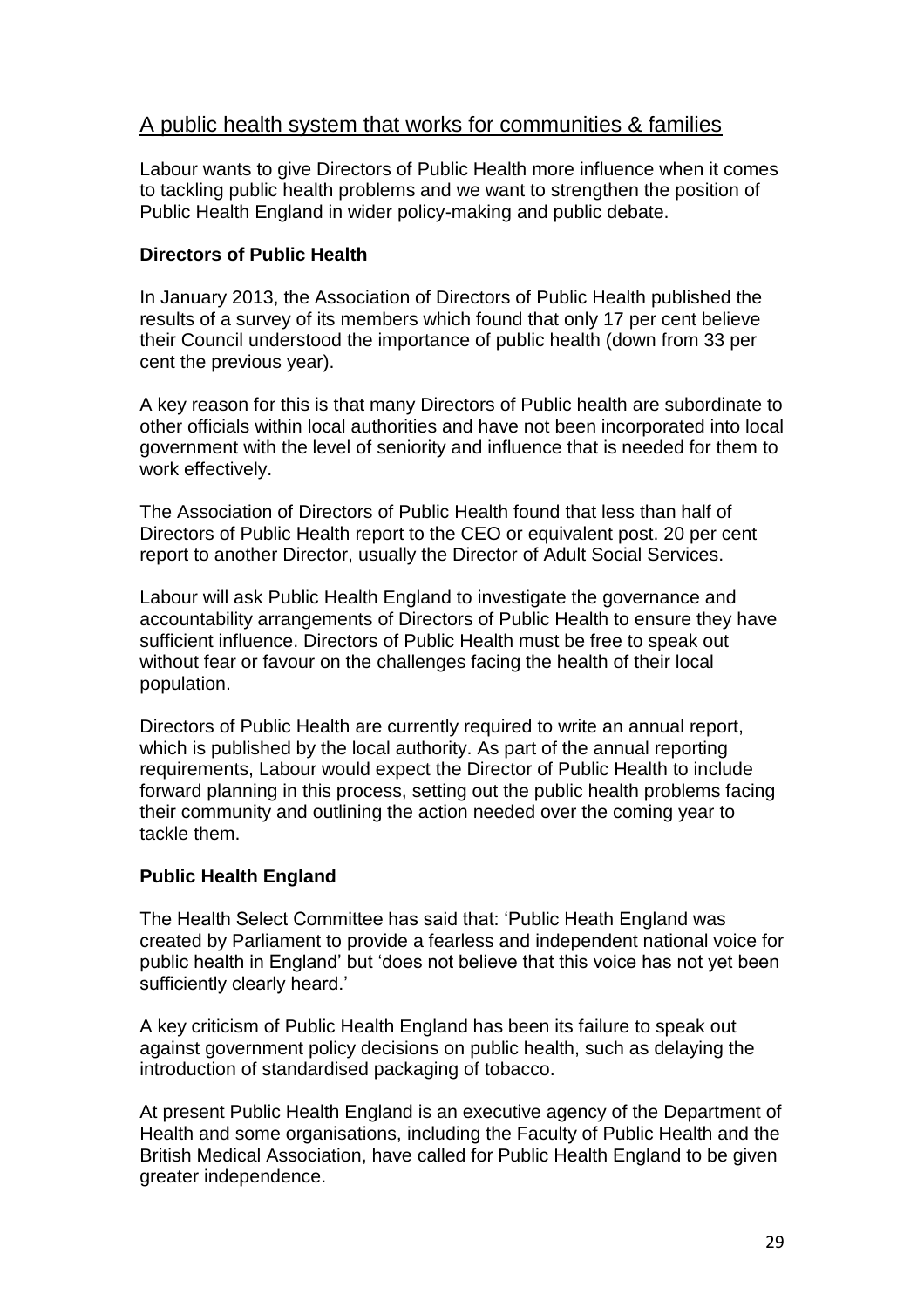Labour will review whether the status of Public Health England as an executive agency is appropriate and consider what further steps are needed to ensure Public Health England is able to provide policy advice free of political considerations.

This review will include consideration of whether the regionally-based Public Health Observatories, that under the previous Government provided information and analysis on public health programmes, should be reestablished and given responsibility for providing public health surveillance and intelligence functions in support of local authorities and other public and community bodies.